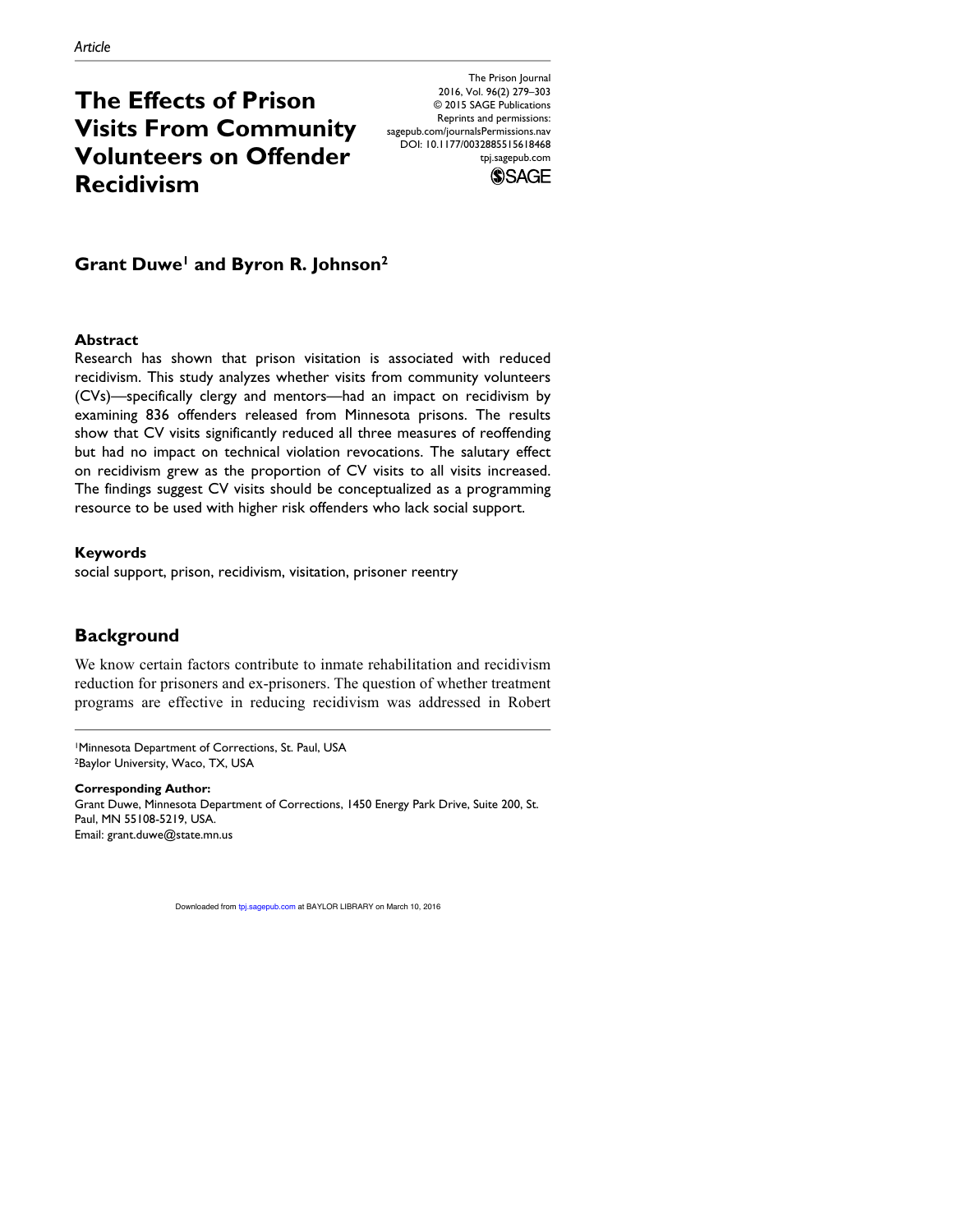Martinson's widely cited study, What Works? Questions and Answers About Prison Reform. This study, or at least many of the subsequent interpretations of it, seemed to emphatically answer this question in the negative—nothing works (Martinson, 1974). However, subsequent research has more accurately answered the question this way—some programs do reduce recidivism for some offenders, in some settings (Sherman et al., 1997). Over the last several decades, there have been a number of studies systematically evaluating the effectiveness of various correctional treatment programs to reduce recidivism. These research reviews draw very similar conclusions about what is effective in reducing recidivism following release from prison (Aos, Phipps, Barnoski, & Lieb, 2001; Cullen, 2002; Gaes, Flanagan, Motiuk, & Stewart, 1999; Lawrence, Mears, Dublin, & Travis, 2002; MacKenzie & Hickman, 1998).

In a study of the Penitentiary of New Mexico from 1956 to 1980, Colvin (2007) found that the growth of legitimate social support activities (related to education and other rehabilitation programs) made available to prisoners from 1968 to 1975 created hope and positive change within the prison, which led to the most significant reductions in levels of violence and escapes in the prison's history. However, a new administration and change in governing philosophy from a social support model to more of a coercive model in late 1975 and early 1976, led to an unprecedented rise of deviance characterized by growing levels of inmate-on-inmate violence. Colvin argues that the drop in social support and the rise of inconsistent coercion was responsible for increasing violence and escapes and other forms of disruptive behavior that ultimately led to the 1980 prison riot in which 34 inmates were killed by other inmates. Colvin's findings are generally consistent with the work of breakdown theorists, postulating that collective action results from social disorganization and increased levels of discontent. According to Useem (1985), data on the 1980 New Mexico prison riot provide support for key aspects of this model.

Overall, the rehabilitation programs that are most effective include at least one of the following components: (a) academic skills training (e.g., adult basic education), (b) vocational skills training (e.g., acquiring and maintaining employment), (c) cognitive skills programs (e.g., goal setting, problem solving, and self-control), and (d) drug abuse treatment. It should be noted, however, that the amount of recidivism reduction when compared with prisoners not receiving the same intervention tends to be rather small (Petersilia, 2003). Unfortunately, most evaluations of correctional programs are under-funded, which makes interpretation of the results less definitive. For example, some research only reports on program completers without consideration of matched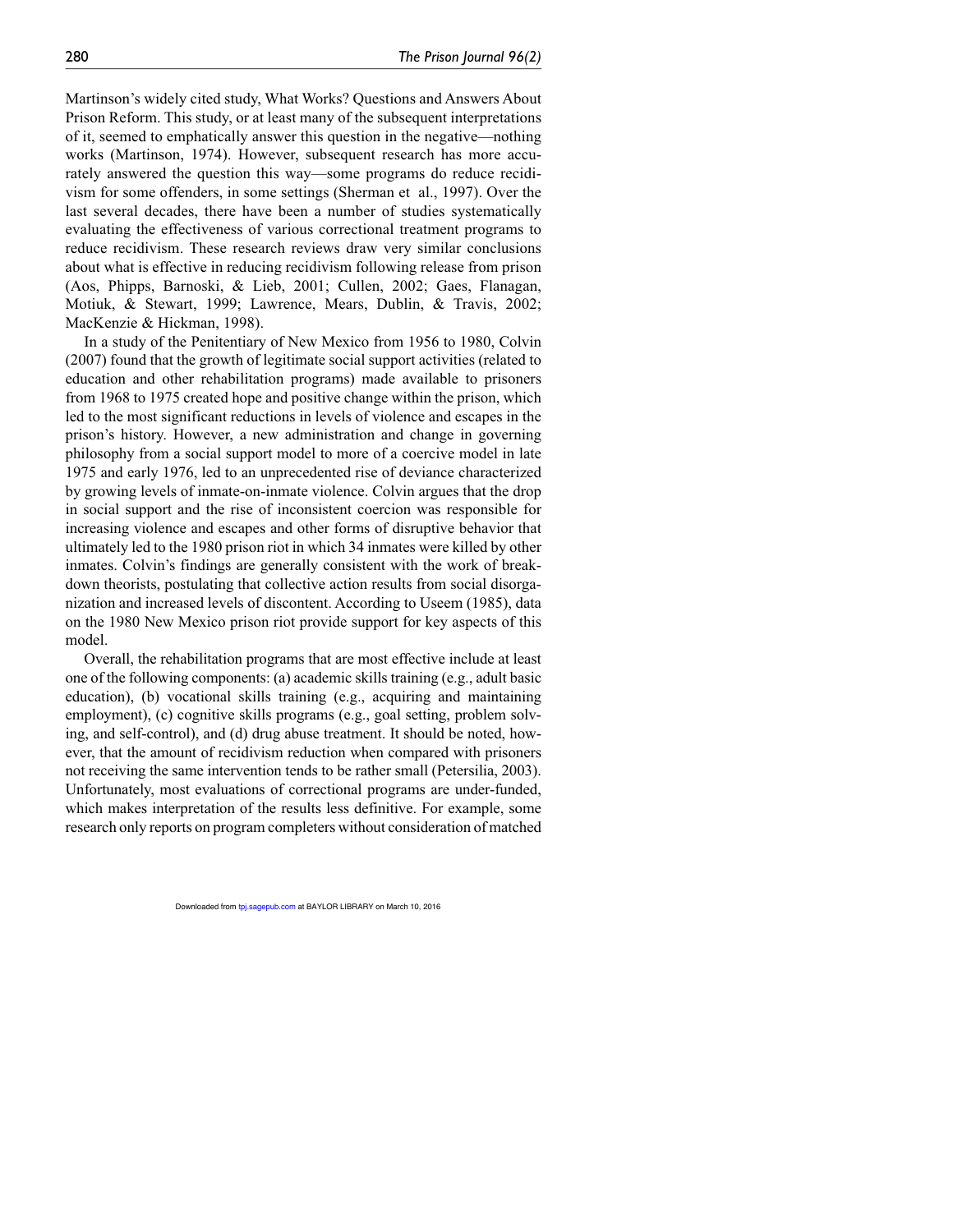or comparison groups. Such research presents serious challenges to both validity and reliability. In sum, there is research evidence that some programs can reduce recidivism, but these reductions tend to be quite modest.

Moreover, in recent years, economic woes have led to significant cuts in correctional budgets, and as safe and secure custody is generally the paramount concern for correctional authorities, treatment programs tend to be among the first areas to be eliminated (Cullen & Gilbert, 2012). This unfortunate reality means correctional decision makers must think creatively about how to provide programs that are effective in preparing prisoners for release—as evidenced by recidivism reduction—without adding to correctional budgets that may be shrinking for some time. To cut social supports within prison environments when research confirms they can help reduce recidivism is clearly problematic. Recognizing this dilemma, it is incumbent to determine, for example, if volunteer-based programs can also be effective in reducing recidivism, but without adding new costs. This important topic is addressed more fully by Johnson (2013) in a chapter titled "The Faith-Based Prison, " which examines the role and efficacy of faith-motivated volunteers and faith-based programs within the prison.

### **The Present Study**

In this study, we follow up on the study by Duwe and Clark (2013), conducting a more rigorous assessment of the effects of community volunteers (CVs)—namely, clergy and mentors—on recidivism. Duwe and Clark (2013) analyzed recidivism outcomes among 16,420 offenders released from Minnesota prisons between 2003 and 2007. Of the 10,053 offenders who were visited in prison, 418 (2.5% of the total) received a visit from a CV. Following Mears, Cochran, Siennick, and Bales (2012), we attempted to control for observable selection bias by using propensity score matching (PSM) to individually match the 418 offenders who received a CV visit with 418 offenders from the comparison group pool  $(N=9,635)$  who, despite receiving visits in prison, were not visited by a community volunteer.

In the next section, we review prior research on prisoner visitation, volunteering, mentoring, and social support, and how these factors are often linked to faith-motivated individuals or religious programs, and ultimately, recidivism reduction. After describing the study's data and method, we present the statistical analyses. In analyzing the data, we used Cox regression to determine whether CV visits had an impact on recidivism. We conclude by discussing the implications of the findings for correctional policy and practice.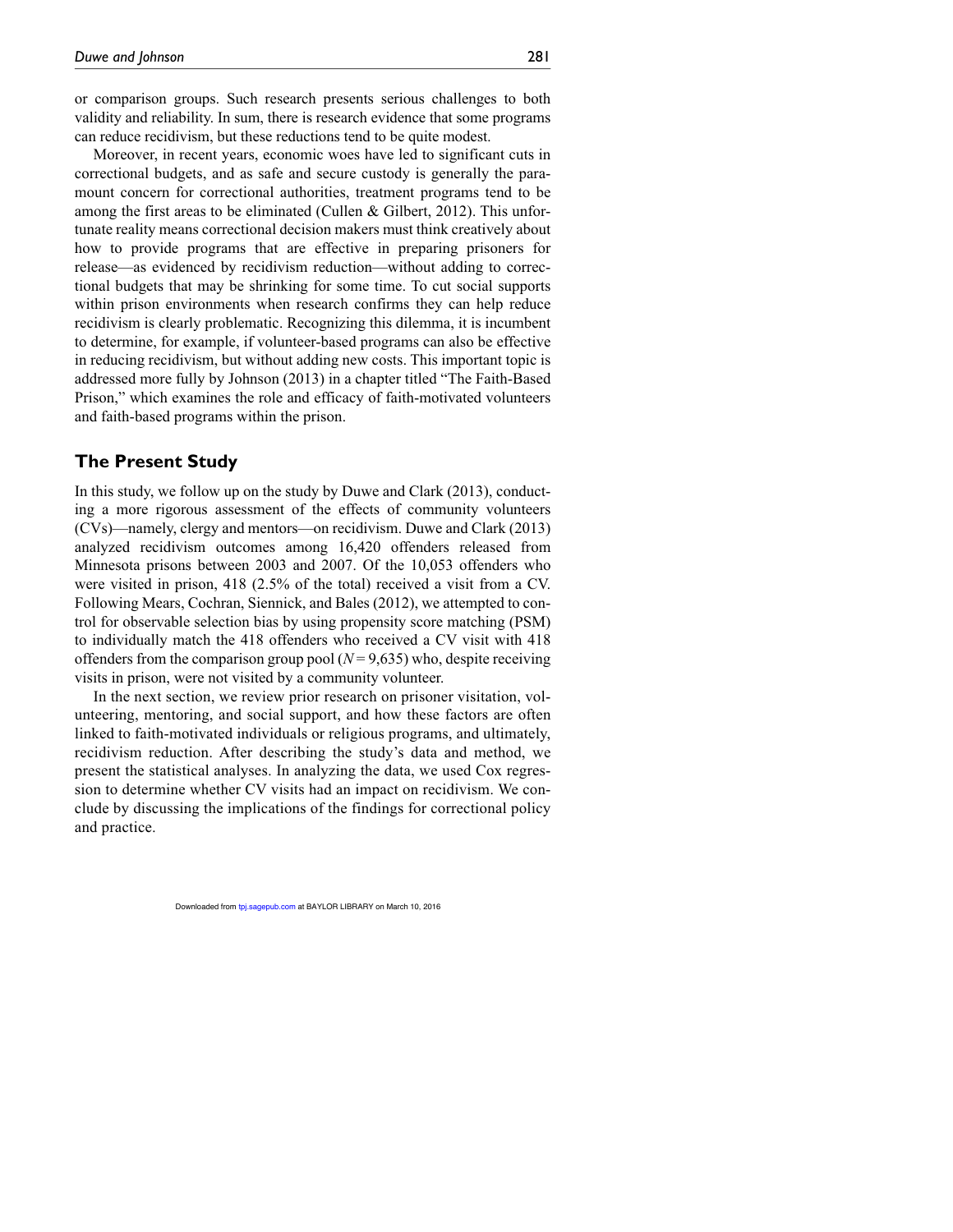#### *Literature Review*

Major criminological theories have long emphasized the importance of prosocial sources of support as a protective factor against crime. Social control theory suggests, for example, that an individual's attachment, or bond, to a conventional lifestyle inhibits criminal behavior (Hirschi, 1969), whereas general strain theory implies that social support can reduce recidivism by helping ease the stresses related to reentry (Agnew, 1992). Differential association theory holds that desistance from crime is more likely when the strength of an individual's pro-social bonds outweighs the influence from anti-social relationships (Sutherland, 1947). And life course theorists posit that the release from prison is a potential turning point in the lives of offenders in which attachment to supportive friends and family members could provide them both the opportunity and incentive to desist from crime (Horney, Osgood, & Marshall, 1995). Sampson and Laub (1993; Laub & Sampson, 2003) make essentially the same argument for the role of social support in changing the behavioral trajectory of chronic delinquents.

Within corrections, the risk–needs–responsivity model also highlights the importance of social support. Indeed, anti-social peers have been identified as a major criminogenic need (Gendreau, Little, & Goggin, 1996). Existing research has shown, for example, that offenders who maintain anti-social associates are more likely to recidivate (Andrews, Bonta, & Wormith, 2006). Moreover, research on Minnesota prisoners indicates the risk of recidivism is significantly higher for male inmates who are identified as active members of a security threat group (i.e., an active gang affiliation; Duwe, 2014).

Findings from recent studies also suggest that pro-social support is critical in helping offenders make a successful transition from prison to the community. Beginning in Canada in the early 1990s, Circles of Support and Accountability (CoSA) have been used to help high-risk sex offenders successfully transition from prison to the community. By surrounding each Core Member (i.e., sex offender) with four to six community volunteers who provide pro-social support and help the offender remain accountable, evaluations of the CoSA model have shown that it significantly decreases reoffending (Duwe, 2013; Wilson, Cortoni, & McWhinnie, 2009). Moreover, results from the evaluation of the CoSA program in Minnesota revealed that it reduces costs by nearly US\$12,000 per participant, yielding a return of US\$1.82 for every dollar spent on the program (Duwe, 2013). Findings from evaluations of the InnerChange Freedom Initiative (IFI), a faith-based reentry program, show that it not only reduces costs by more than US\$8,000 per participant (Duwe & Johnson, 2013) but also that the beneficial recidivism outcomes may be due, in part, to the continuum of mentoring support some offenders received in both the institution and the community (Duwe & King, 2013).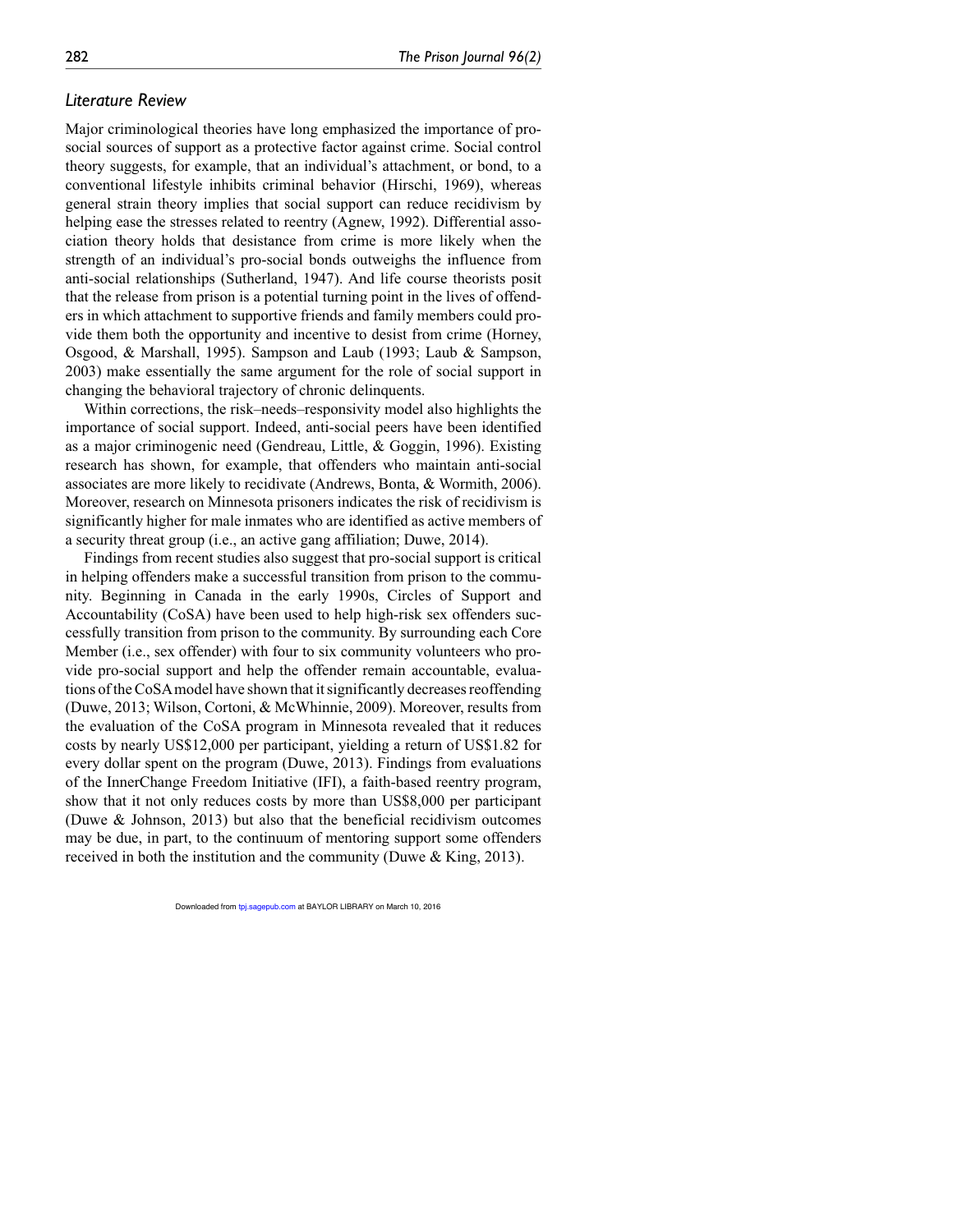A number of studies within the last 5 years have explored the relationship between prison visitation and outcomes such as institutional misconduct and post-release recidivism. Examining a cohort of offenders incarcerated in Florida prisons between 2000 and 2002, Cochran (2012) found that prison visitation, especially consistent visitation, was associated with fewer disciplinary reports. In another study that looked at the relationship between visitation and institutional misconduct among Florida prisoners, Siennick, Mears, and Bales (2013) found that disciplinary infractions declined prior to visits, increased immediately after visits, and then gradually declined to average levels.

Research on prisoners in Florida (Bales & Mears, 2008; Cochran, 2014; Mears et al., 2012), Minnesota (Duwe & Clark, 2013), and Canada (Derkzen, Gobeil, & Gileno, 2009) have found that visitation is associated with reduced recidivism. More specifically, the findings from these studies suggest that offenders who are visited more often in prison are less likely to recidivate. Although Cochran (2014) found lower recidivism rates for offenders who were visited early during their incarceration, the findings from the Bales and Mears (2008) and Duwe and Clark (2013) studies suggest that visits occurring closer to an offender's release from prison were more important in reducing recidivism. Duwe and Clark (2013) also found that the more individual offenders had visitors, the lower the risk of recidivism.

Several of these studies also examined whether some offender–visitor relationships were especially beneficial in decreasing recidivism. The results from two of the Florida studies suggest that visits from spouses or significant others were associated with better recidivism outcomes (Bales & Mears, 2008; Mears et al., 2012). In both studies, offender–visitor relationship contained eight categories: parent, spouse, significant other, child, relative, friend, and other. In their study on visitation with Minnesota prisoners, Duwe and Clark (2013) analyzed the effects of visitor type on recidivism in greater detail by examining 16 offender–visitor relationship categories. They found that visits from siblings, in-laws, fathers, clergy, and, to a lesser extent, mentors were the most beneficial in reducing the risk of recidivism. In contrast, visits from ex-spouses significantly increased the risk of recidivism in several of the models they estimated.

Although recent research suggests increased prison visitation is associated with positive recidivism outcomes, the findings also indicate that many offenders are not visited at all in prison. For example, the rate of unvisited offenders has varied from a low of 39% (Duwe & Clark, 2013) to a high of 58% (Bales & Mears, 2008). A number of reasons have been offered as to why many offenders are not visited, including administrative policies that discourage visitation, limited times available for visiting, and long distances between offenders' home communities and the correctional facilities where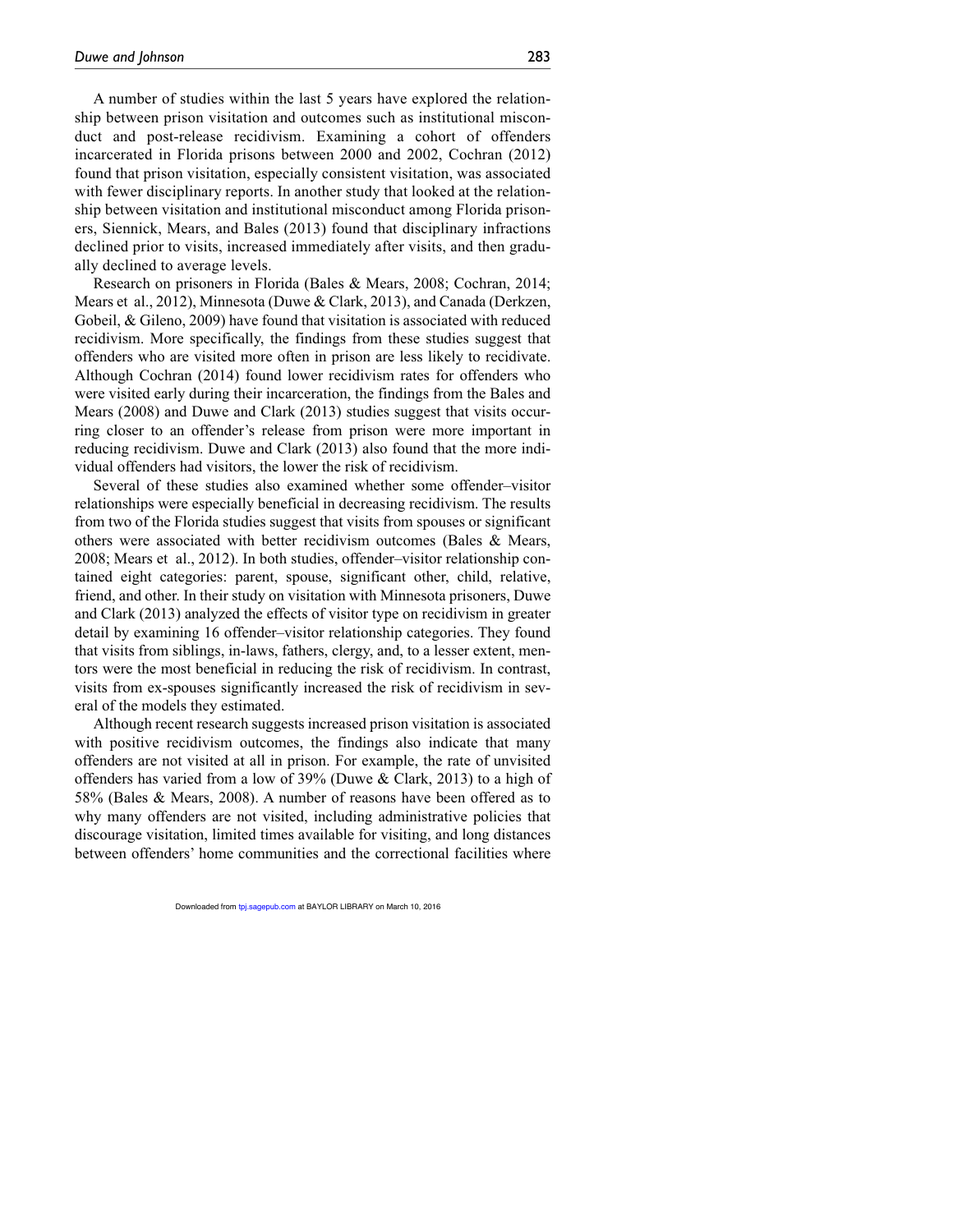they are incarcerated. As Duwe and Clark (2013) point out, however, by the time offenders reach prison, many have lost the trust of loved ones and ruined important personal relationships, often due to their chemical abuse and dependency. Therefore, after some offenders enter prison, their friends and family members have little or no interest in visiting them.

Considering that visits from friends and family members may not be a viable option for many offenders, the findings from the Duwe and Clark (2013) study regarding the effects of clergy and mentor visits may be especially promising. In their explanation of why clergy visits, in particular, were especially helpful in lowering recidivism, Duwe and Clark (2013) reason that clergy may be able to give offenders effective counsel and support because they often receive training in helping individuals through difficult life circumstances. Moreover, as the findings from the InnerChange program evaluations suggest (Duwe & Johnson, 2013; Duwe & King, 2013), mentors can facilitate successful reentry, especially when they provide offenders with a continuum of support from prison to the community.

Similarly, Johnson (2011, p. 113) found evidence that prisoners in the Texas InnerChange program who were matched with mentors were significantly less likely to be rearrested or reincarcerated following release from prison than inmates who did not receive mentors. In the Texas InnerChange evaluation, qualitative interviews with former prisoners and their mentors confirmed that the mentoring relationship brought a level of support and social connectedness that otherwise was missing in the lives of ex-prisoners without mentors (Johnson, 2011, pp. 133-144). Within Minnesota, mentors who visit offenders in prison are associated not only with faithbased programs such as InnerChange but also with community service agencies that are not necessarily faith-based. For example, in the Twin Cities (i.e., Minneapolis and St. Paul) metropolitan area, organizations like Amicus—which recently merged with Volunteers of America-Minnesota have provided volunteers with opportunities to mentor offenders in prison since the 1960s.

In their discussion of ways to foster greater visitation within correctional facilities, Bales and Mears (2008) recommend that community service agencies and organizations should be encouraged to visit inmates. The results from the Duwe and Clark (2013) study suggest more encouragement may be needed considering that less than 3% of the offenders they examined received visits from community volunteers such as clergy or mentors. Although community volunteer visitation appears to be an area in which there is a lot of room for improvement, the evidence on the effectiveness of these visits is based on the results from an observational study. Similar to much of the recent literature on prisoner visitation, Duwe and Clark (2013) did not use an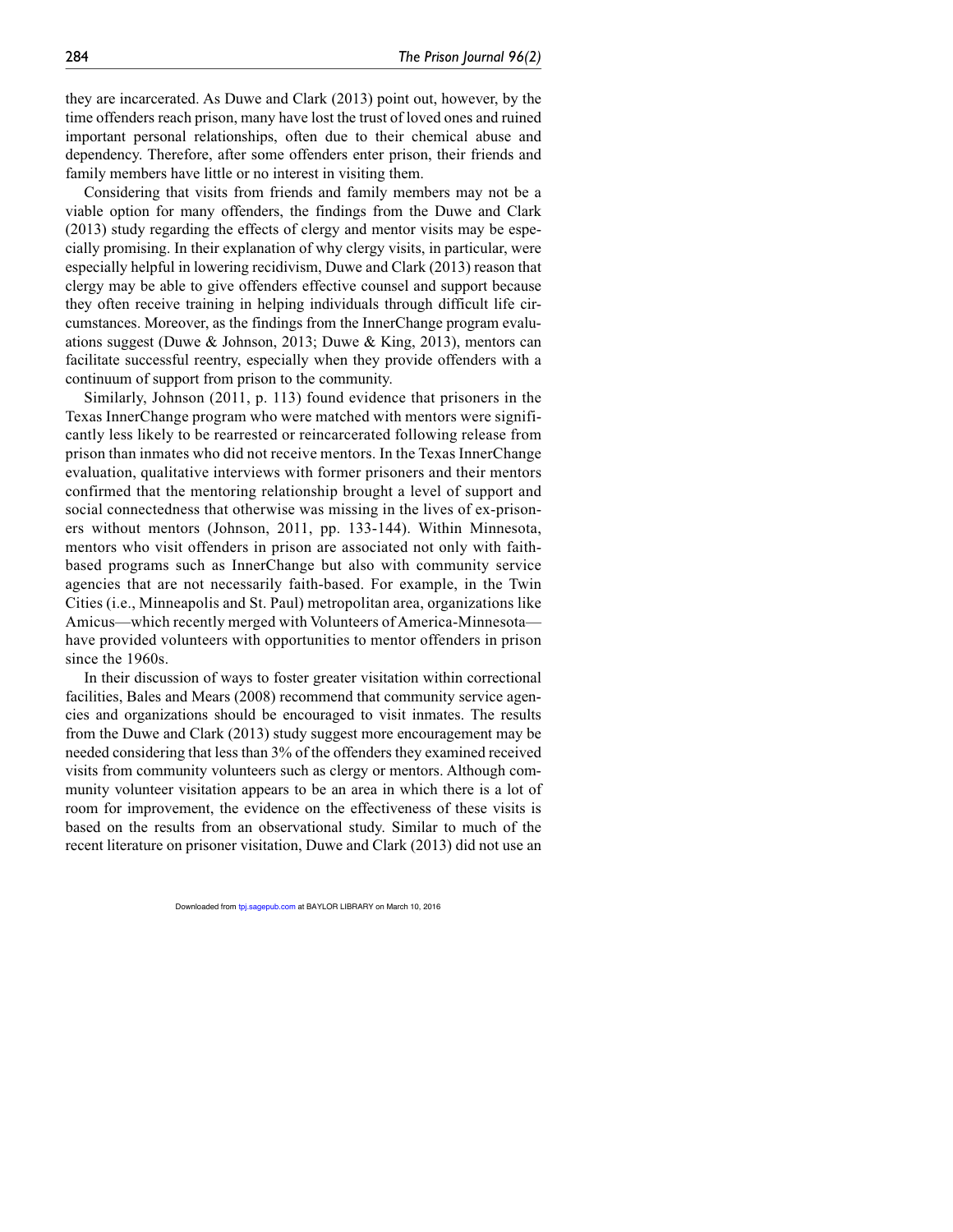experimental or quasi-experimental design. The aforementioned study by Mears and colleagues (2012) is the only notable exception to the observational studies commonly found in the prisoner visitation literature. More specifically, Mears et al. (2012) used a quasi-experimental design in which they relied on PSM to control for observable selection bias.

### **Data and Method**

We used a retrospective quasi-experimental design to determine whether CV visits had an impact on recidivism. The population for this study consisted of 16,420 Minnesota prisoners released between 2003 and 2007. Of these offenders, there were 10,053 (61%) who were visited at least once while incarcerated. Among the visited offenders, 418 (2.5% of all offenders) were visited in prison by a community volunteer prior to release. The comparison group pool for this study consists of the 9,635 offenders who were visited in prison but did not receive a visit from a community volunteer. As discussed later, we used PSM to individually match the 418 offenders who received community volunteer visits with 418 offenders from the larger comparison group pool  $(N = 9,635)$ .

### *Dependent Variable*

Because there is no single "best" measure of recidivism, we used the following four measures in this study: (a) rearrest, (b) reconviction, (c) reincarceration for a new sentence, and (d) revocation for a technical violation. Combined, these four measures provide comprehensive coverage of rulebreaking behavior, per official data, that varied widely in both the severity of the misbehavior and the penalties that were meted out. It is worth emphasizing, however, that the first three recidivism variables strictly measure new criminal offenses. Rearrest is the most sensitive measure of reoffending as it includes not only instances in which offenders were charged and convicted for new crimes (misdemeanor, gross misdemeanor, and felony) but also those in which charges were later dropped due to insufficient evidence. Reconviction is a middle-of-the-road measure insofar as it includes cases in which offenders were arrested and convicted for a new misdemeanor, gross misdemeanor, or felony offense. New offense reincarceration is the most conservative measure of reoffending because it contains only felony-level reoffenses in which the offender was reconvicted and sentenced to prison (instead of probation or a local jail term).

Compared with the three reoffending measures (rearrest, reconviction, and new offense reincarceration), technical violation revocations (the fourth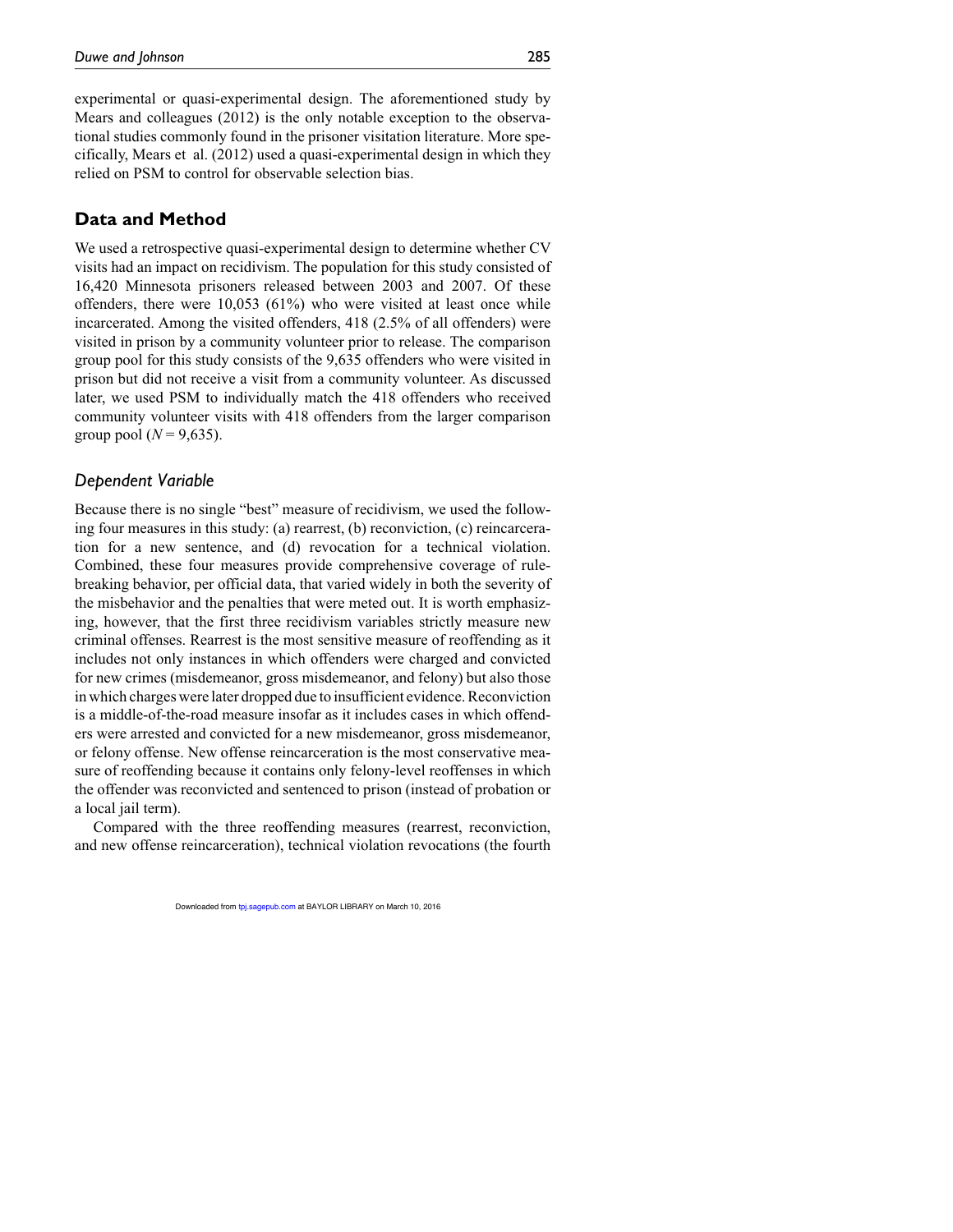measure) represent a broader measure of rule-breaking behavior. Offenders can have their supervision revoked for violating the conditions of their supervised release. Because these violations can include activity that may not be criminal in nature (e.g., use of alcohol, failing a community-based treatment program, failure to maintain agent contact, failure to follow curfew, etc.), technical violation revocations do not necessarily measure reoffending. As Duwe and Clark (2013) point out, however, technical violation revocations in Minnesota are still costly to taxpayers, averaging approximately US\$9,000 per revocation.

Recidivism data were collected on offenders through June 30, 2010. Because the offenders in this study were released between January 2003 and December 2007, the follow-up time ranged from 2.5 years to 6.5 years with an average of 4.5 years. Data on arrests and convictions were obtained electronically from the Minnesota Bureau of Criminal Apprehension. Reincarceration and revocation data were derived from the Correctional Operations Management System (COMS) database maintained by the Minnesota Department of Corrections (MnDOC). The main limitation with using these data is that they measure only arrests, convictions, or incarcerations that took place in Minnesota, although it is worth noting that interstate recidivism is relatively low (Langan & Levin, 2002). As a result, the findings presented later likely underestimate the true recidivism rates for the offenders examined here.

To accurately measure the total amount of time offenders were actually at risk to reoffend (i.e., "street time"), it was necessary to account for supervised release revocations in the recidivism analyses. More specifically, for the three recidivism variables that strictly measure new criminal offenses (rearrest, reconviction, and new offense reincarceration), it was necessary to deduct the amount of time they spent in prison for technical violation revocations from their total at-risk period. Failure to deduct time spent in prison as a supervised release violator would artificially increase the length of the at-risk periods for these offenders. Therefore, to achieve a more accurate measure of "street time, " the time that an offender spent in prison as a supervised release violator was subtracted from his at-risk period, but only if it preceded a rearrest, a reconviction, a reincarceration for a new offense, or if the offender did not recidivate prior to July 1, 2010.

### *Independent Variables*

The main objective of this study is to evaluate the relationship between CV visits and recidivism. As a result, the 418 offenders who received CV visits were assigned a value of "1, " whereas the offenders in the comparison group

Downloaded from tpj.sagepub.com at BAYLOR LIBRARY on March 10, 2016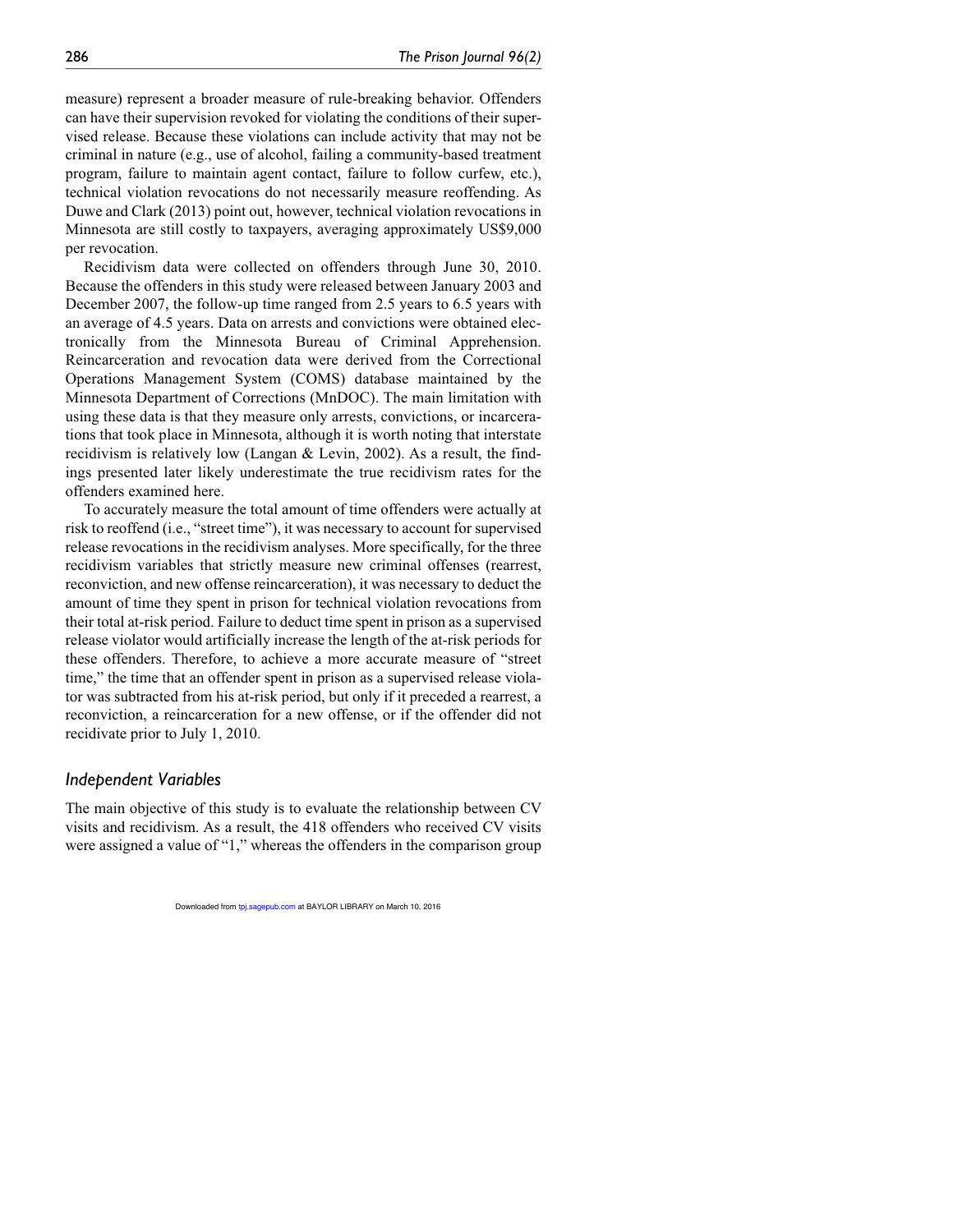were given a value of "0." Similar to the prior Minnesota visitation study by Duwe and Clark (2013), we developed several additional measures of CV visitation. We created variables that measured the total number of CV visits as well as the proportion of CV visits relative to all visits.

We also created a variable to measure the effects of more recent CV visits. Like Duwe and Clark (2013), we assigned a value to each CV visit an offender received on the basis of the following formula:  $1 - (Number of$ days between the visit date and the offender's release date / Number of days incarcerated). The recency value assigned to a visit therefore ranges from a low of 0 (*not recent*) to a high of 1 (*very recent*). An offender visited on the first (i.e., oldest) day of his confinement would receive a recency value of 0, whereas a visit on the last day (i.e., most recent) would garner a recency value of 1. The recency values for each visit were then summed and divided by the number of days an offender was incarcerated to form a CV visit recency score for each offender.

The independent, or control, variables included in the statistical models were those that were not only available in the COMS database but also might have an impact on recidivism and receiving a visit from a community volunteer. Table 1 describes the covariates used in the statistical models. Although the comparison group pool consists only of offenders who were visited in prison, we included total number of visits and total number of unique, individual visitors as covariates in the statistical models. In doing so, we attempted to further isolate the effects of community volunteer visits on recidivism by controlling for factors that may influence whether offenders received these types of visits.

Because visits from community volunteers contain those from clergy, we included offenders' self-reported religious affiliation as a covariate in the statistical models. Our analyses also contain several measures commonly associated with recidivism risk, including the offender's race, age, number of prior supervision failures, and prior convictions. Prior research has shown that admission type (new commit), county of commitment (metro), and length of stay are significant predictors of recidivism for Minnesota prisoners (Duwe, 2010; Duwe & Clark, 2013), which is why they were included in this study.

In addition to including factors that increase the likelihood of recidivism, we accounted for factors that have been shown to lower recidivism risk, such as participation in chemical dependency treatment (Duwe, 2010), sex offender treatment (Duwe & Goldman, 2009), the IFI—a faith-based reentry program (Duwe & King, 2013), the Challenge Incarceration Program (CIP)—a correctional boot camp program (Duwe & Kerschner, 2008), and work release (Duwe, 2015).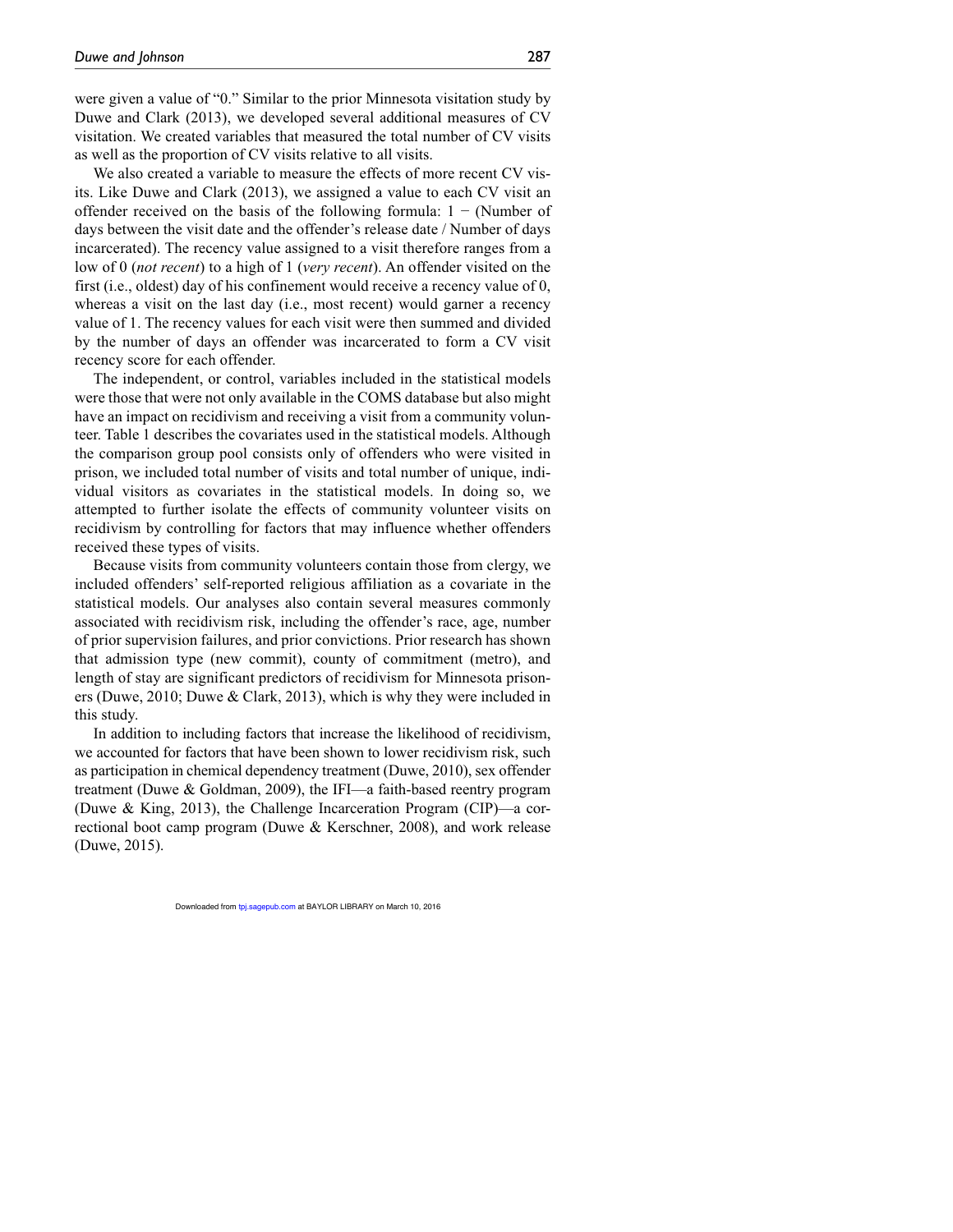|  |  |  |  |  | Table 1. Logistic Regression Model for CV Visit Selection. |
|--|--|--|--|--|------------------------------------------------------------|
|--|--|--|--|--|------------------------------------------------------------|

| Predictors                                       | Predictor description                                                                | Coefficient | SE    |
|--------------------------------------------------|--------------------------------------------------------------------------------------|-------------|-------|
| Number of visitors                               | Total number of individual visitors                                                  | $0.057**$   | 0.011 |
| Number of visits                                 | Total number of visits during current<br>prison term                                 | $0.002**$   | 0.000 |
| Male                                             | Male = $1$ ; Female = 0                                                              | $-1.155**$  | 0.148 |
| Minority                                         | Minority = $I$ ; White = 0                                                           | 0.090       | 0.123 |
| Age at release (years)                           | Offender age in years at time of release<br>from prison                              | $0.031**$   | 0.006 |
| Prior supervision<br>failures                    | Number of prior revocations while<br>under correctional supervision                  | 0.033       | 0.064 |
| Prior convictions                                | Number of prior felony convictions,<br>excluding index conviction(s)                 | $-0.003$    | 0.019 |
| Religious affiliation                            | Offender self-reported religious affiliation;<br>no preference is the reference      |             |       |
| Christian                                        | Christian = $1$ ; other = 0                                                          | $0.665**$   | 0.144 |
| Non-Christian                                    | Non-Christian = $1:$ other = 0                                                       | 0.297       | 0.244 |
| Metro commit                                     | Twin Cities metropolitan area = 1;<br>Greater Minnesota = 0                          | $-0.007$    | 0.118 |
| Admission type                                   | Type of admission to prison; new court<br>commitment serves as the reference         |             |       |
| Probation violator                               | Probation violator = $\vert$ : other = 0                                             | $-0.134$    | 0.143 |
| Release violator                                 | Release violator = $1$ ; other = 0                                                   | 0.266       | 0.271 |
| Offense type                                     | Person offense serves as the reference                                               |             |       |
| Criminal sexual<br>conduct                       | Sex offense = $1$ ; non-sex offense = 0                                              | 0.018       | 0.211 |
| Property                                         | Property offense $= 1$ ; non-property<br>$offense = 0$                               | 0.056       | 0.184 |
| Drugs                                            | Drug offense = $1$ ; non-drug offense = 0                                            | $-0.352*$   | 0.176 |
| <b>Felony Driving While</b><br>Intoxicated (DWI) | Felony DWI offense $= 1$ ; non-felony<br>DWI offense $= 0$                           | $-0.442$    | 0.384 |
| Other                                            | Other offense = $\vert \cdot \vert$ ; non-other offense = 0                          | $-0.114$    | 0.200 |
| Length of stay (months)                          | Number of months between prison<br>admission and release dates                       | $0.007**$   | 0.002 |
| Institutional discipline                         | Number of discipline convictions in<br>prison during current term                    | $0.011**$   | 0.004 |
| Chemical dependency<br>Treatment                 | Entered chemical dependency<br>treatment in prison = $\vert \cdot \vert$ ; other = 0 | $0.528**$   | 0.135 |
| Sex offender treatment                           | Entered sex offender treatment in<br>prison = $1$ ; other = 0                        | $0.789**$   | 0.250 |
| InnerChange                                      | Entered the $IFI = I$ ; other = 0                                                    | $2.363**$   | 0.213 |
| Supervision type                                 | Supervised release serves as the<br>reference                                        |             |       |
| <b>ISR</b>                                       | $ISR = 1: non-ISR = 0$                                                               | 0.162       | 0.151 |
| Work release                                     | Work release $= 1$ ; non-work release $= 0$                                          | 0.004       | 0.151 |
| <b>CIP</b>                                       | $CIP = I$ ; non- $CIP = 0$                                                           | $-0.574*$   | 0.288 |

*(continued)*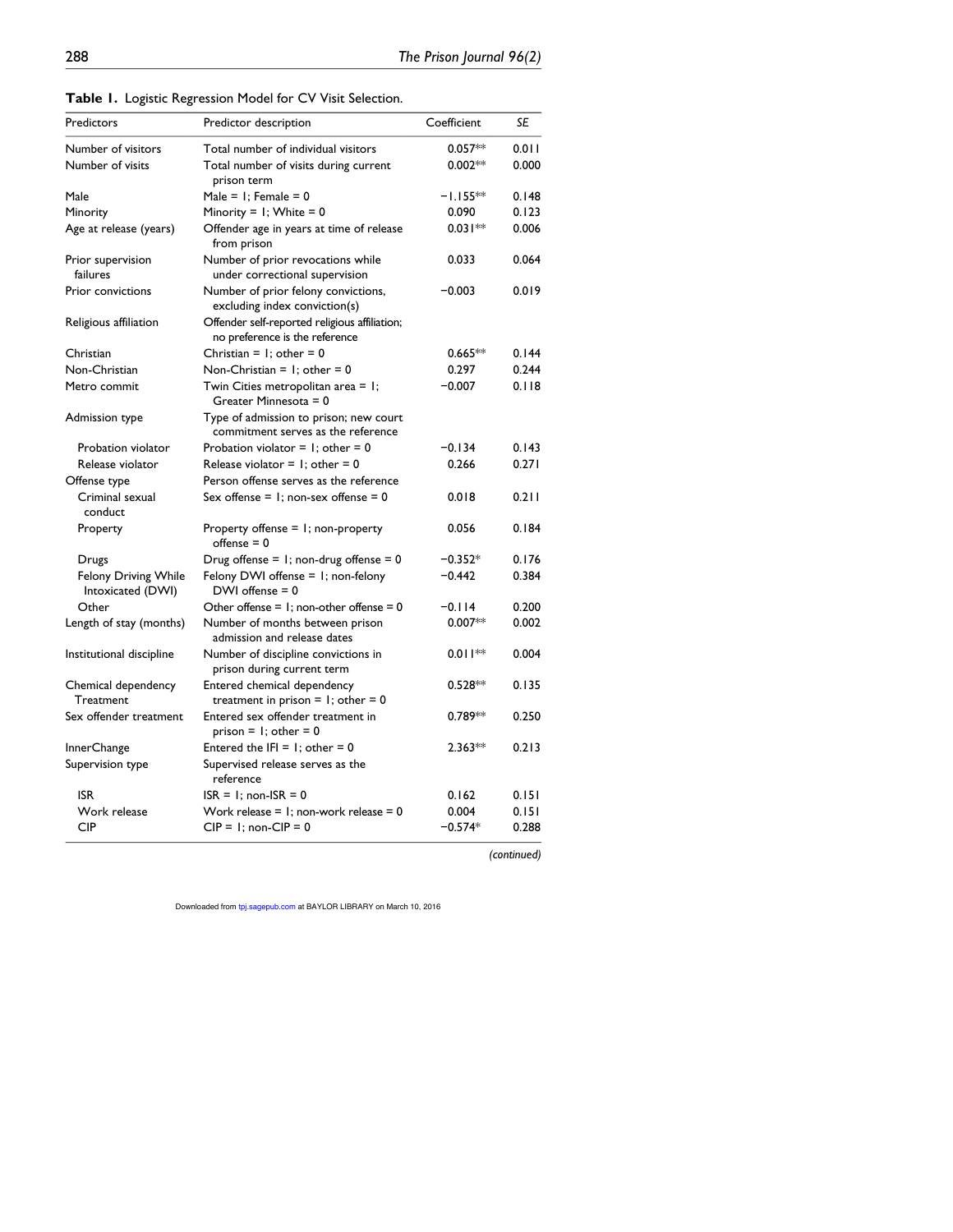#### **Table 1. (continued)**

| Predictors       | Predictor description                                           | Coefficient | SE     |
|------------------|-----------------------------------------------------------------|-------------|--------|
| Discharge        | Discharge $= 1$ ; released to correctional<br>supervision $= 0$ | $-0.562$    | 0.402  |
| Release year     | Year in which first released from<br>prison for instant offense | $-0.241$    | 0.042  |
| Constant         |                                                                 | 479.142**   | 84.147 |
| N                |                                                                 | 10.053      |        |
| Log-likelihood   |                                                                 | 2.869.580   |        |
| Nagelkerke $R^2$ |                                                                 | .201        |        |

*Note.* CV = community volunteer; ISR = intensive supervised release; IFI = InnerChange Freedom Initiative; CIP = Challenge Incarceration Program.

 $*_{p}$  < .05.  $*_{p}$  < .01.

### *PSM*

PSM is a method that estimates the conditional probability of selection to a particular treatment or group, given a vector of observed covariates (Rosenbaum & Rubin, 1985). The predicted probability of selection, or propensity score, is typically generated by estimating a logistic regression model in which selection  $(0 = no \; selection; 1 = selection)$  is the dependent variable while the predictor variables consist of those that theoretically have an impact on the selection process. Once estimated, the propensity scores are then used to match individuals who entered treatment with those who did not. Thus, an advantage with using PSM is that it can simultaneously "balance" multiple covariates on the basis of a single composite score.

In matching offenders who received CV visits with those who did not on the conditional probability of receiving CV visits, PSM reduces selection bias by creating a counterfactual estimate of what would have happened to the CV visit offenders had they not received these visits. PSM has several limitations, however, that are worth noting. First, and foremost, because propensity scores are based on observed covariates, PSM is not robust against "hidden bias" from unmeasured variables that are associated with both the assignment to treatment and the outcome variable. Second, there must be substantial overlap among propensity scores between the two groups for PSM to be effective (Shadish, Cook, & Campbell, 2002); otherwise, the matching process will yield incomplete or inexact matches. Finally, as Rubin (1997) points out, PSM tends to work best with large samples.

Although somewhat limited by the data available, an attempt was made to address potential concerns over unobserved bias by including as many theoretically relevant covariates (27) as possible in the propensity score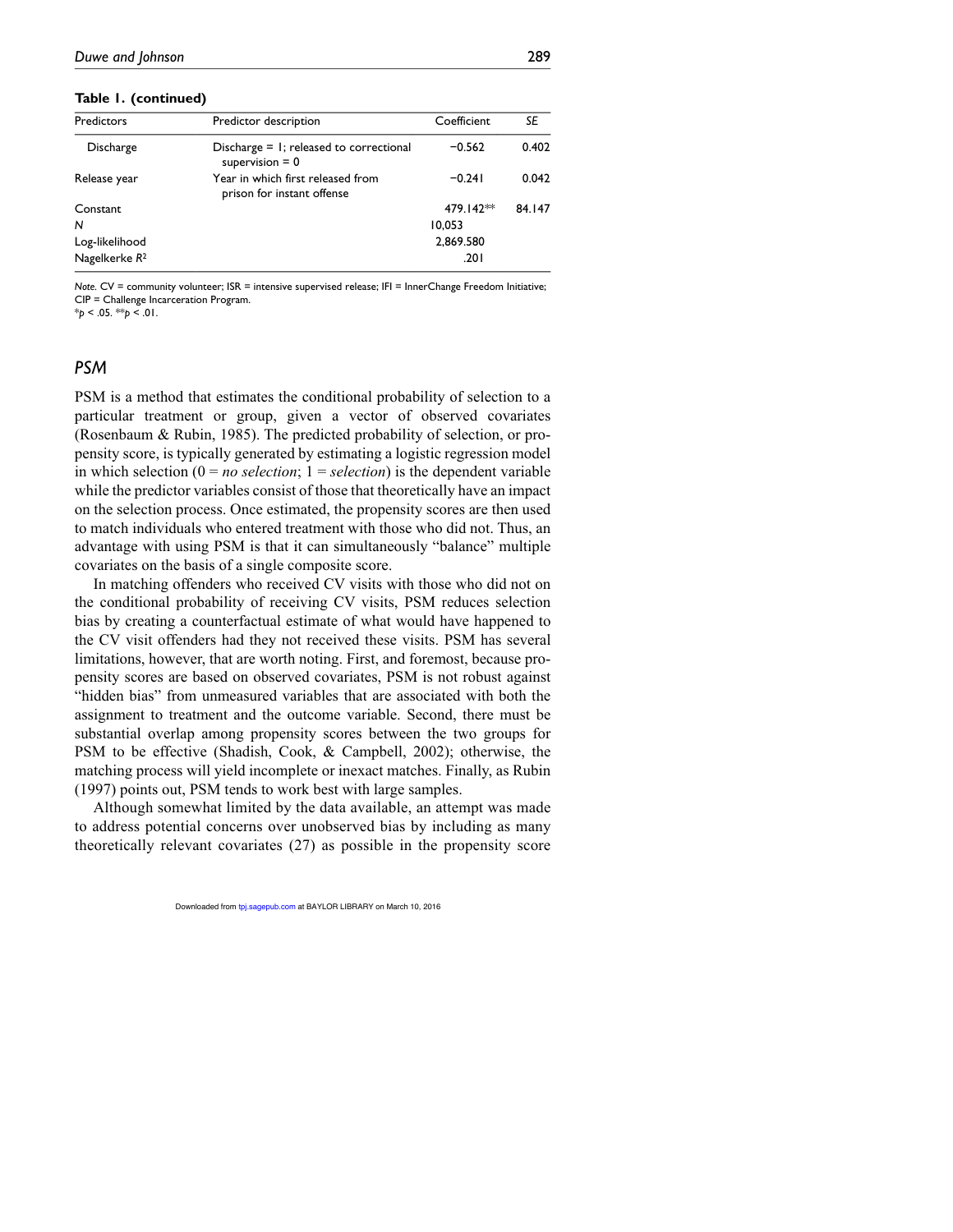model. In addition, this study later demonstrates there was substantial overlap in propensity scores between the treated and untreated offenders. Furthermore, the sample size limitation was addressed by assembling a large number of cases ( $N = 10,053$ ) on which to conduct the propensity score analyses.

### *Matching Offenders on CV Visits*

Propensity scores were calculated for the 418 CV visit participants and the 9,635 non-participants in the comparison group pool by estimating a logistic regression model in which the dependent variable was receiving a CV visit. The predictors were the 27 control variables used in the statistical analyses (see Table 1). The results show a number of factors that predicted whether offenders were visited by CVs.

In Table 1, we see that the odds of receiving a CV visit were significantly greater for offenders who had a greater number of different individual visitors as well as total number of visits. Female and older offenders were more likely to receive CV visits. Compared with offenders with no stated religious preference, those with a Christian affiliation were more likely to receive a CV visit. Compared with person offenders, those incarcerated for a drug offense were less likely to receive a visit. Longer lengths of stay, discipline convictions, and an earlier release year were associated with greater odds of receiving a CV visit. Offenders were more likely to receive a CV visit when they participated in chemical dependency (CD) treatment, sex offender treatment, or InnerChange. They were less likely, however, if they participated in CIP.

As shown in Table 2, the difference in mean propensity score between CV visit offenders and comparison group offenders was statistically significant at the .01 level. Still, there was substantial overlap in propensity scores. Indeed, the vast majority of offenders in both groups (93% for CV and 94% for the comparison group) had propensity scores less than 0.50.

After obtaining propensity scores for the 10,053 offenders, a "greedy" matching procedure that utilized a without replacement method was used to match the offenders who received CV visits with those who did not. CV visit offenders were matched to comparison group offenders who had the closest propensity score (i.e., "nearest neighbor") within a caliper (i.e., range of propensity scores) of 0.05. Matches were found for all 418 CV visit offenders. Table 2 presents the covariate and propensity score means for both groups prior to matching ("total") and after matching ("matched"). In addition to tests of statistical significance ("*t* test *p* value"), Table 2 provides a measure ("Bias") developed by Rosenbaum and Rubin (1985) that quantifies the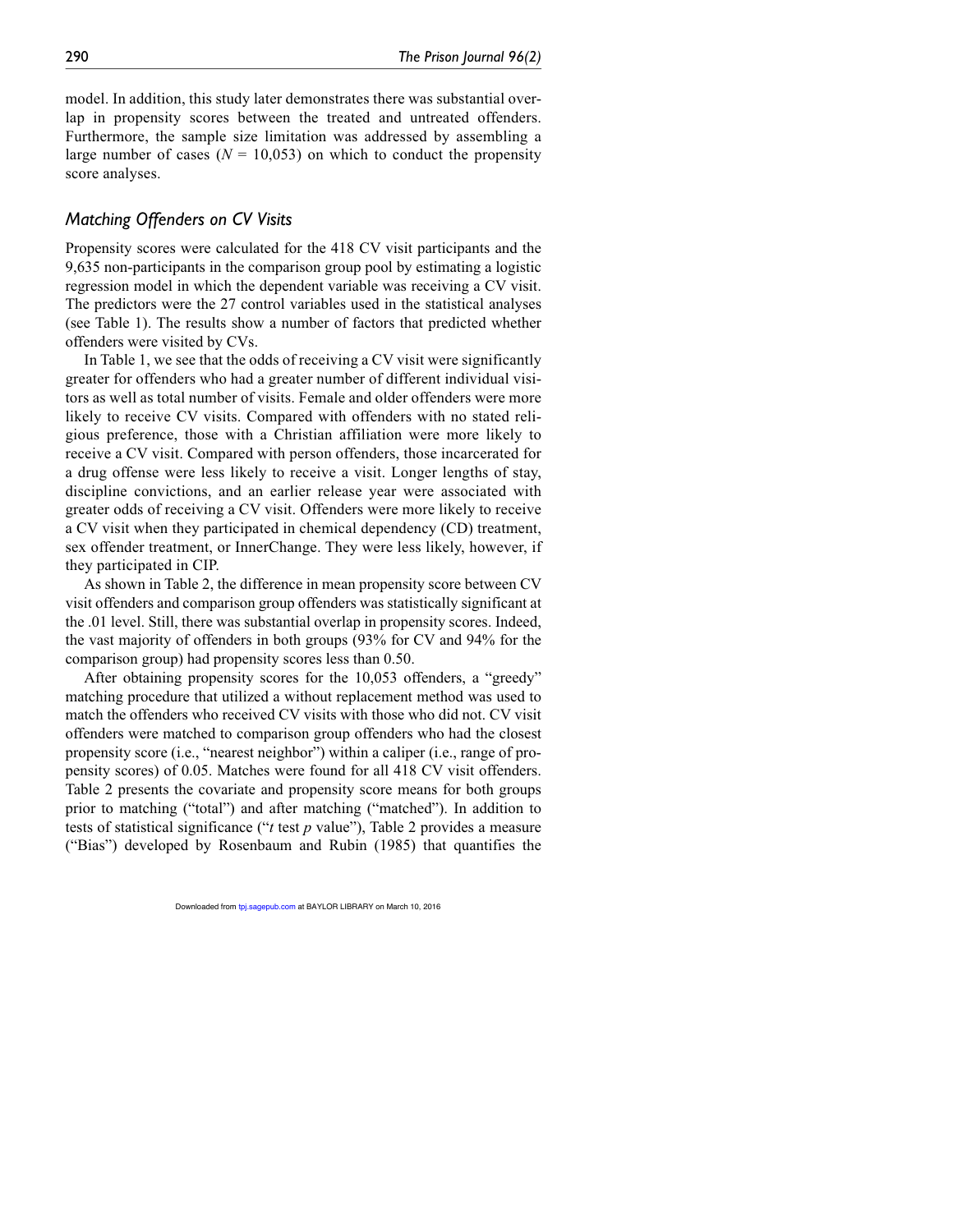| Variable               | Sample  | CV visit<br>м | Comparison<br>м | <b>Bias</b><br>(Percent) | Bias reduction<br>(Percent) | t test<br>b value |
|------------------------|---------|---------------|-----------------|--------------------------|-----------------------------|-------------------|
| Propensity score       | Total   | 15.30%        | 3.67%           | 61.73                    |                             | .00               |
|                        | Matched | 15.30%        | 14.74%          | 2.53                     | $-95.90$                    | .65               |
| Visitors               | Total   | 8.36          | 4.87            | 44.62                    |                             | .00               |
|                        | Matched | 8.36          | 7.91            | 5.14                     | $-88.48$                    | .35               |
| <b>Visits</b>          | Total   | 150.08        | 54.36           | 42.73                    |                             | .00               |
|                        | Matched | 150.08        | 151.30          | 0.44                     | -98.96                      | .94               |
| Male                   | Total   | 78.71%        | 90.21%          | 24.98                    |                             | .00               |
|                        | Matched | 78.71%        | 75.84%          | 5.63                     | $-77.46$                    | .32               |
| Minority               | Total   | 40.43%        | 41.03%          | L                        |                             | .81               |
|                        | Matched | 40.43%        | 44.02%          | 5.95                     | 496.28                      | .29               |
| Age at release (years) | Total   | 36.96         | 32.77           | 34.59                    |                             | .00               |
|                        | Matched | 36.96         | 36.29           | 5.43                     | -84.31                      | .34               |
| Prior supervision      | Total   | 0.69          | 0.77            | 6.21                     |                             | .15               |
| failures               | Matched | 0.69          | 0.69            | 0                        | $-100.00$                   | .97               |
| Prior convictions      | Total   | 2.14          | 2.38            | 6.21                     |                             | .12               |
|                        | Matched | 2.14          | 2.29            | 3.87                     | -37.65                      | .50               |
| Christian              | Total   | 77.51%        | 60.38%          | 31.57                    |                             | .00               |
|                        | Matched | 77.51%        | 78.23%          | .4                       | -95.53                      | .80               |
| Non-Christian          | Total   | 6.46%         | 9.06%           | 8.14                     |                             | .07               |
|                        | Matched | 6.46%         | 7.42%           | 3.11                     | -61.84                      | .59               |
| Metro                  | Total   | 58.13%        | 51.07%          | 11.62                    |                             | 10.               |
|                        | Matched | 58.13%        | 60.05%          | 3.18                     | $-72.62$                    | .57               |
| Probation violator     | Total   | 24.64%        | 32.99%          | 15.33                    |                             | .00               |
|                        | Matched | 24.64%        | 23.44%          | 2.28                     | $-85.10$                    | .69               |
| Release violator       | Total   | 5.98%         | 6.03%           | 0.17                     |                             | .97               |
|                        | Matched | 5.98%         | 6.7%            | 2.43                     | 1,315.10                    | .67               |
| Criminal sexual        | Total   | 16.99%        | 11.5%           | 12.53                    |                             | .00               |
| conduct                | Matched | 16.99%        | 18.9%           | 4.09                     | $-67.35$                    | .47               |
| Property               | Total   | 17.94%        | 19.49%          | 3.26                     |                             | .43               |
|                        | Matched | 17.94%        | 18.9%           | 2.02                     | $-37.86$                    | .72               |
| Drugs                  | Total   | 22.01%        | 31.48%          | 17.90                    |                             | .00               |
|                        | Matched | 22.01%        | 21.05%          | 1.90                     | -89.39                      | .74               |
| Felony DWI             | Total   | 2.15%         | 3.69%           | 7.80                     |                             | .10               |
|                        | Matched | 2.15%         | 1.91%           | 1.37                     | $-82.38$                    | .81               |
| Other                  | Total   | 10.53%        | 12.04%          | 3.94                     |                             | .35               |
|                        | Matched | 10.53%        | 11.24%          | 1.87                     | $-52.49$                    | .74               |
| Metro                  | Total   | 42.85         | 24.43           | 41.05                    |                             | .00               |
|                        | Matched | 42.85         | 39.53           | 6.55                     | $-84.05$                    | .25               |
| Length of stay         | Total   | 8.64          | 4.95            | 16.18                    |                             | .00               |
| (months)               | Matched | 8.64          | 9.18            | 2.08                     | $-87.17$                    | .71               |
| Chemical dependency    | Total   | 30.87%        | 20.36%          | 19.35                    |                             | .00               |
| treatment              | Matched | 30.87%        | 32.78%          | 3.35                     | $-82.67$                    | .55               |

**Table 2.** Propensity Score Matching and Covariate Balance for CV Visits.

*(continued)*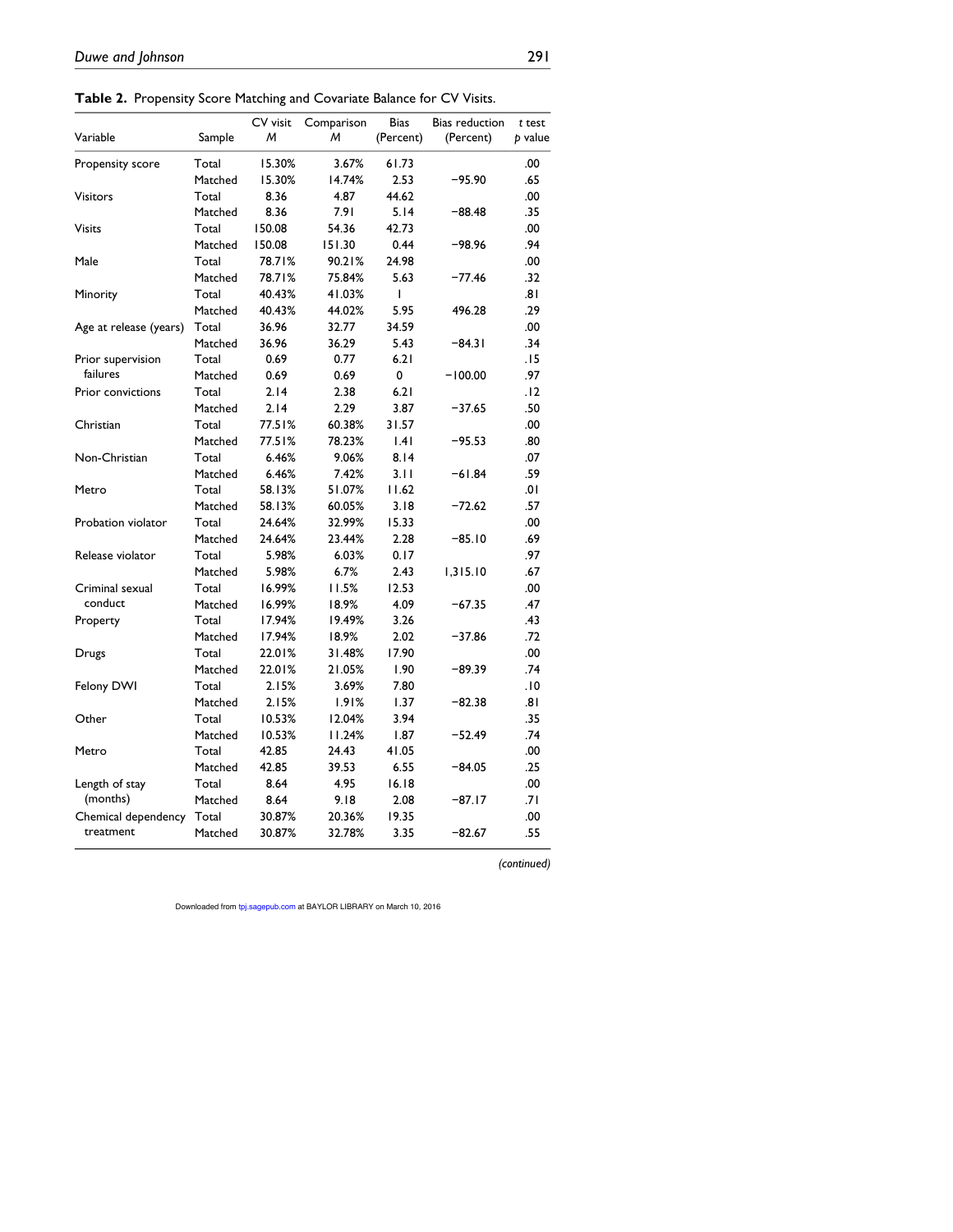#### **Table 2. (continued)**

| Variable     | Sample  | CV visit<br>M | Comparison<br>м | <b>Bias</b><br>(Percent) | Bias reduction<br>(Percent) | t test<br>p value |
|--------------|---------|---------------|-----------------|--------------------------|-----------------------------|-------------------|
| Sex offender | Total   | 9.33%         | 2.61%           | 21.52                    |                             | .00               |
| treatment    | Matched | 9.33%         | 9.57%           | 0.67                     | $-96.89$                    | 9۱.               |
| InnerChange  | Total   | 12.44%        | 1.05%           | 33.73                    |                             | .00               |
|              | Matched | 12.44%        | 10.29%          | 5.45                     | $-83.84$                    | .33               |
| <b>ISR</b>   | Total   | 27.51%        | 20.8%           | 12.62                    |                             | .00               |
|              | Matched | 27.51%        | 29.43%          | 3.48                     | $-72.42$                    | .54               |
| <b>CIP</b>   | Total   | 25.36%        | 18.18%          | 13.96                    |                             | .00               |
|              | Matched | 25.36%        | 22.25%          | 5.91                     | $-57.64$                    | .29               |
| Work release | Total   | 4.78%         | 8.46%           | 12.66                    |                             | .01               |
|              | Matched | 4.78%         | 5.5%            | 2.68                     | $-78.80$                    | .64               |
| Discharge    | Total   | 1.91%         | 2.92%           | 5.56                     |                             | .23               |
|              | Matched | 1.91%         | 2.39%           | 2.75                     | $-50.57$                    | .63               |
| Release year | Total   | 2004.77       | 2004.93         | 9.08                     |                             | .02               |
|              | Matched | 2004.77       | 2004.66         | 6.28                     | $-30.85$                    | .26               |

*Note.* Total CV = 418; Total Comparison Group Pool = 9,635; Matched CV = 418; Matched Comparison = 418. CV = community volunteer; ISR = intensive supervised release; CIP = Challenge Incarceration Program.

amount of bias between the treatment and comparison samples (i.e., standardized mean difference between samples),

#### Bias  $X_t - X_c$  $=\frac{100(X_t-X_c)}{\sqrt{2\pi} \sqrt{2\pi} \sqrt{2\pi} \sqrt{2\pi} \sqrt{2\pi} \sqrt{2\pi} \sqrt{2\pi} \sqrt{2\pi} \sqrt{2\pi} \sqrt{2\pi} \sqrt{2\pi} \sqrt{2\pi} \sqrt{2\pi} \sqrt{2\pi} \sqrt{2\pi} \sqrt{2\pi} \sqrt{2\pi} \sqrt{2\pi} \sqrt{2\pi} \sqrt{2\pi} \sqrt{2\pi} \sqrt{2\pi} \sqrt{2\pi} \sqrt{2\pi} \sqrt{2\pi} \sqrt{2\pi} \sqrt{2\pi} \sqrt{2\pi} \sqrt{2\pi} \sqrt{2\pi$  $\left( S_t^2 + S_c^2 \right)$ 100 2 2  $\sqrt{2}$ t  $S_t^2 + S_c^2$

where  $\overline{X}_t$  and  $S_t^2$  represent the sample mean and variance for the treated offenders, and  $\overline{X}_c$  and  $S_c^2$  represent the sample mean and variance for the untreated offenders. If the value of this statistic exceeds 20, the covariate is considered to be unbalanced (Rosenbaum & Rubin, 1985).

As shown in Table 2, the matching procedure reduced the bias in propensity scores between the CV visit and comparison group offenders by 96%. Whereas the *p* value was .0 in the unmatched sample, it was .65 in the matched sample. In the unmatched sample, there were eight covariates that were significantly imbalanced (i.e., the bias values exceeded 20). But in the matched sample, covariate balance was achieved given that no covariates had bias values greater than 20.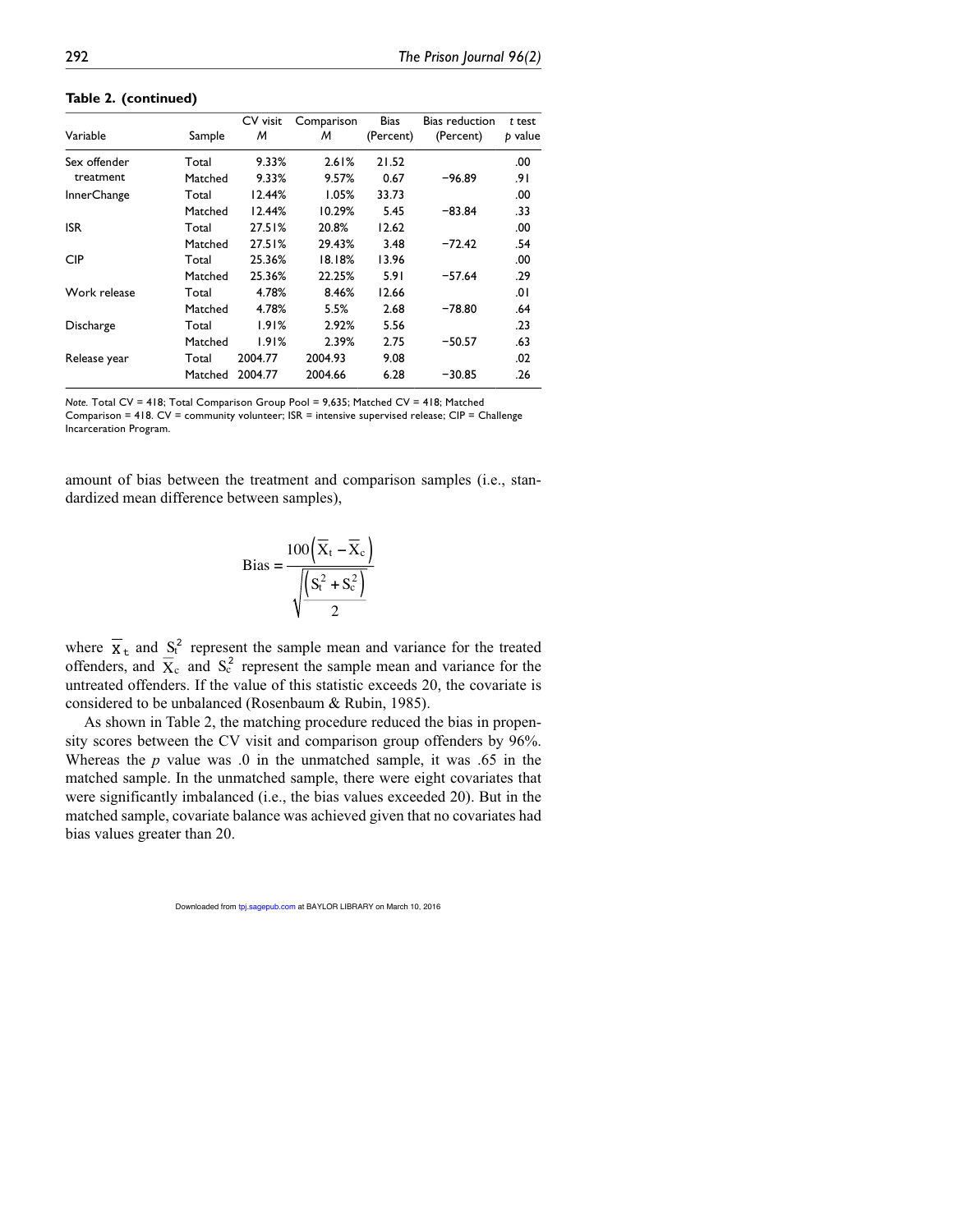### *Analysis*

In this study, recidivism is a dichotomous dependent variable, which implies that multivariate statistical techniques such as logistic regression or Cox regression would be most appropriate. There are a few advantages, however, to using Cox regression, a type of survival analysis, in this study. First, in contrast to logistic regression, which assumes the length of at-risk periods are the same for all offenders, Cox regression can handle censored observations and, thus, is more appropriate for situations in which the length of the followup period varies among offenders. Given that the follow-up period ranges from 2.5 to 6.5 years in this study, Cox regression does not waste data by having to limit the at-risk period to 2.5 years for all offenders (i.e., the minimum follow-up period shared by each offender in this study). Second, compared with logistic regression, Cox regression provides more detail because it uses time-dependent data, which are important in determining not only whether offenders recidivate but also when they recidivate.

In estimating the impact of the independent variables on recidivism, Cox regression uses both "time" and "status" variables. For the analyses presented here, the "time" variable measures the amount of time from the date of release until the date of first rearrest, reconviction, reincarceration, technical violation revocation, or December 31, 2010, for those who did not recidivate. The "status" variable, meanwhile, measures whether an offender recidivated (rearrest, reconviction, reincarceration for a new crime, and technical violation revocation) during the period in which she or he was at risk to recidivate. In the analyses presented below, Cox regression models were estimated for each of the four recidivism measures.

### **Results**

Offenders in both the CV and comparison groups received, on average, roughly 150 visits while incarcerated. The average number of visits per month was 3.5 for CV visit offenders and 3.8 for comparison group offenders. Among the 418 offenders who received CV visits, the average number of these visits was a little more than 10. The average percentage of CV visits relative to all visits was  $19.2\%$ .

Recidivism rates are presented in Table 3 for the 418 offenders who received CV visits, the 418 offenders in the matched comparison group, and the 9,635 offenders in the comparison group pool. The results show that the CV visit offenders had lower rates of reoffending than either the matched comparison group or the comparison group pool. Regarding technical violation revocations, the matched comparison group had the highest rate while the CV visit group had a rate that was similar to the comparison group pool.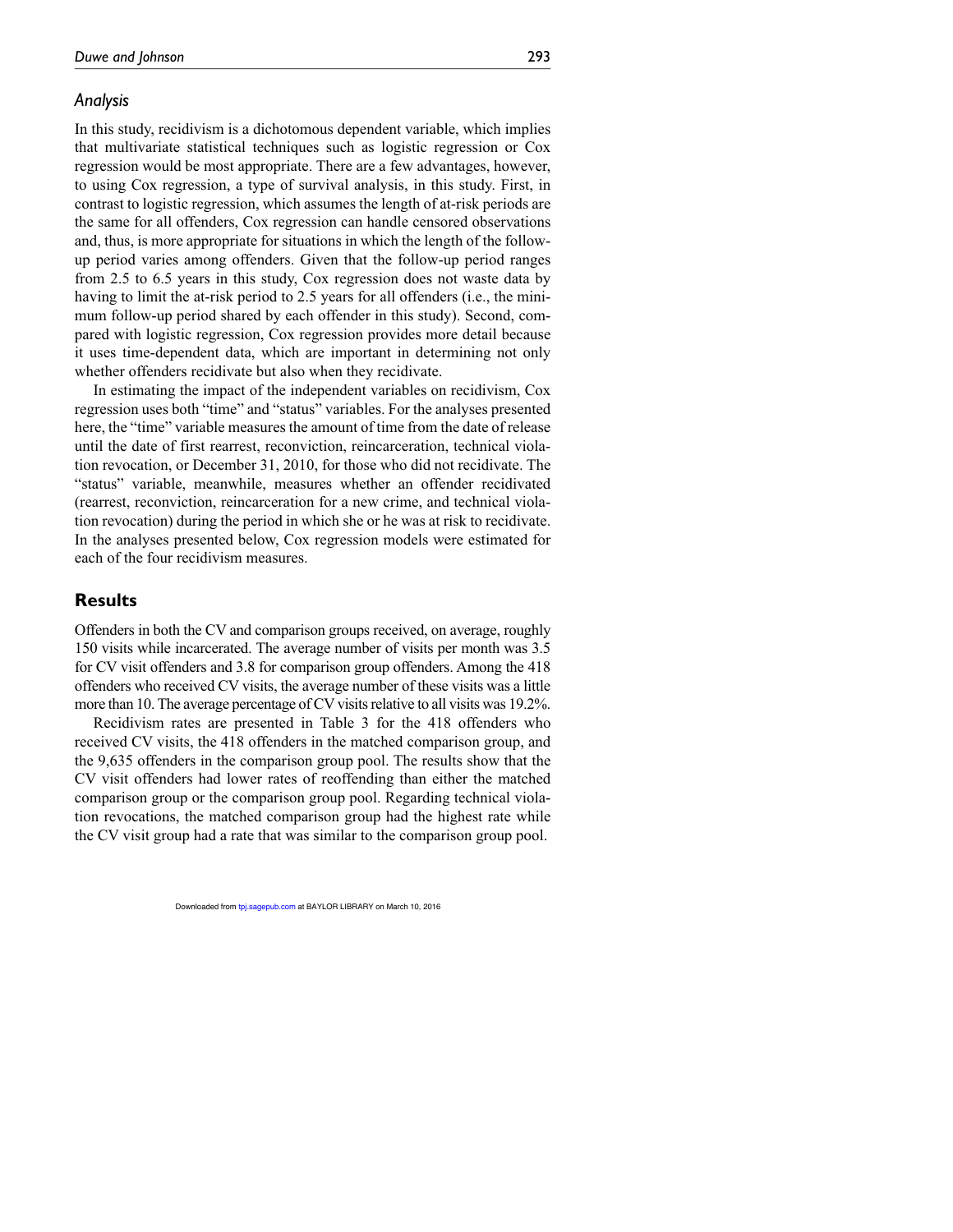| Recidivism                     | CV    | Comparison | Comparison<br>group pool |
|--------------------------------|-------|------------|--------------------------|
| Rearrest                       | 52.6% | 62.7%      | 65.5%                    |
| Reconviction                   | 39.0% | 46.2%      | 50.5%                    |
| New offense reincarceration    | 16.5% | 24.6%      | 25.3%                    |
| Technical violation revocation | 39.5% | 41.2%      | 39.1%                    |
| N                              | 418   | 418        | 9.635                    |

**Table 3.** Recidivism Rates for CV and Comparison Group Offenders.

*Note.* CV = community volunteer.

Although these findings suggest CV visits may have an impact on recidivism, especially for the three measures of reoffending, the observed recidivism differences between the CV visits offenders and those in the comparison group may be due to other factors such as time at risk, the timing of CV visits, and proportion of CV visits relative to all visits. To statistically control for the impact of these other factors on reoffending, we estimated Cox regression models for each visitation measure across the four measures of recidivism. To determine model fit, we tested the assumption that the hazards are proportional and for nonlinearity in the relationships between the log hazard and covariates. Inspection of the residuals revealed that each of the Cox regression models we estimated in this study adequately fit the data.

### *The Impact of CV Visits on Recidivism*

Because CV visit offenders reoffended less often and slower than the offenders in the comparison group, they survived longer in the community without committing a new offense. For example, the median survival times when looking at rearrest were 35.5 months for offenders who received CV visits (18.4 months for recidivists and 59.4 months for non-recidivists) and 30.6 months for the comparison group (14.7 months for recidivists and 59.5 months for non-recidivists). For reconviction, median survival times were 41.8 months for CV visit offenders (19.3 months for recidivists and 56.2 months for non-recidivists) and 37.2 months for those in the comparison group (16.8 months for recidivists and 54.1 months for non-recidivists). Median survival times for new offense reincarceration were 54.5 months for CV visit offenders (29 months for recidivists and 59.3 months for nonrecidivists) and 54.7 months for comparison group offenders (27.3 months for recidivists and 61.9 months for non-recidivists). Last, for technical violation revocations, median survival times were 41.5 months for CV visit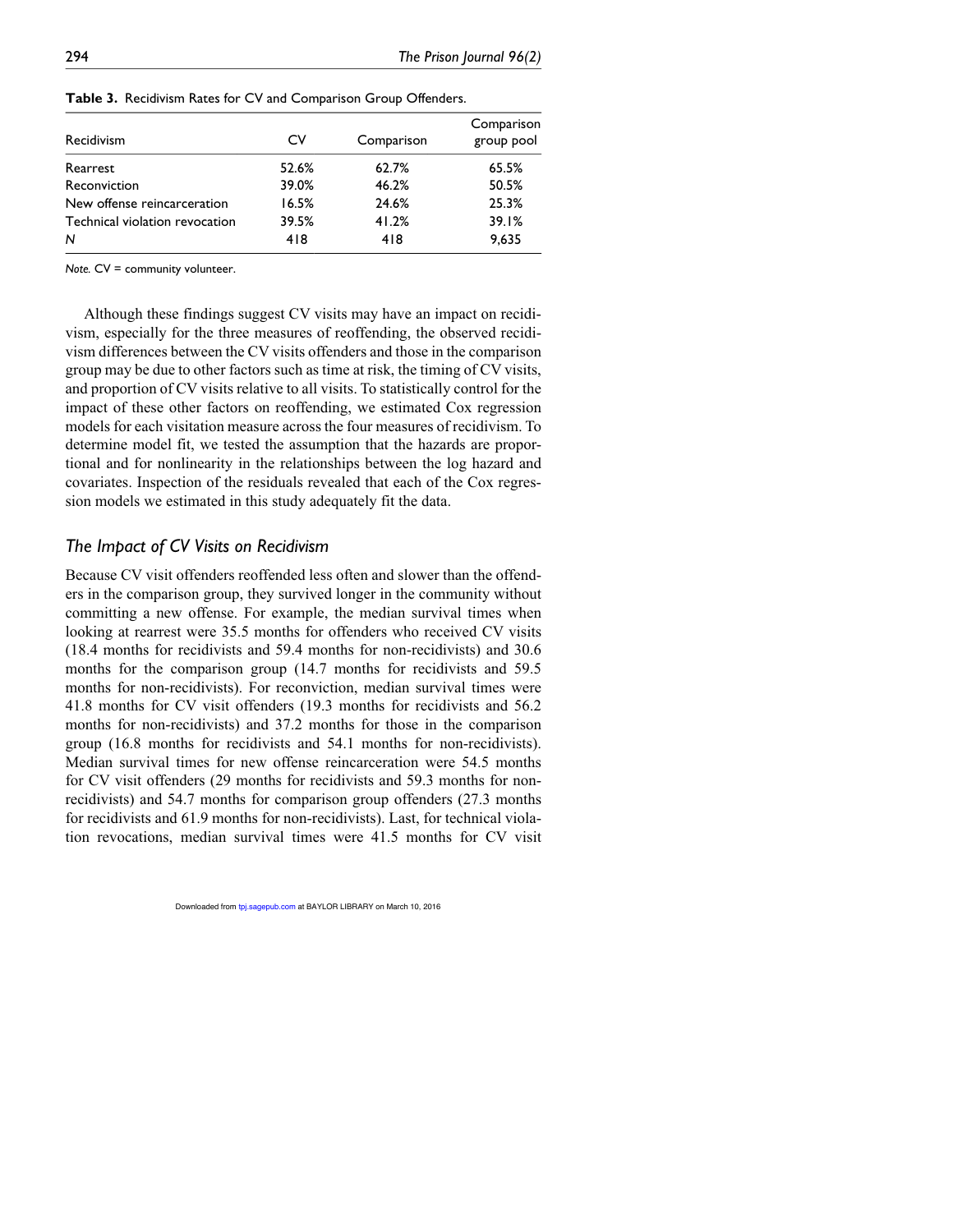**Table 4.** Cox Regression: Impact of Any CV Visit on the Hazard of Recidivism.

|                               | Rearrest        |           | Reconviction    |           | Reincarceration |       | Revocation      |       |  |
|-------------------------------|-----------------|-----------|-----------------|-----------|-----------------|-------|-----------------|-------|--|
|                               | Hazard<br>ratio | <b>SE</b> | Hazard<br>ratio | <b>SE</b> | Hazard<br>ratio | SE    | Hazard<br>ratio | SE    |  |
| CV visit                      | $0.752**$       | 0.094     | $0.800*$        | 0.111     | $0.688*$        | 0.166 | 1.045           | 0.111 |  |
| <b>Visitors</b>               | 0.986           | 0.010     | 0.983           | 0.013     | 0.971           | 0.021 | 0.969*          | 0.012 |  |
| <b>Visits</b>                 | 1.000           | 0.000     | 1.000           | 0.000     | 1.000           | 0.001 | 1.000           | 0.000 |  |
| Male                          | $1.421**$       | 0.130     | $1.915**$       | 0.153     | 1.999**         | 0.241 | $1.600**$       | 0.168 |  |
| Minority                      | 0.945           | 0.107     | 0.934           | 0.126     | 1.142           | 0.186 | 0.956           | 0.126 |  |
| Age at release (years)        | $0.964**$       | 0.006     | $0.968**$       | 0.007     | $0.964**$       | 0.011 | $0.974**$       | 0.007 |  |
| Prior supervision failures    | 1.092           | 0.049     | $1.132**$       | 0.046     | 1.111           | 0.061 | 1.041           | 0.055 |  |
| Prior convictions             | $1.125**$       | 0.014     | $1.120**$       | 0.014     | $1.215**$       | 0.016 | $1.072**$       | 0.017 |  |
| Religious affiliation         |                 |           |                 |           |                 |       |                 |       |  |
| Christian                     | 0.865           | 0.124     | 0.789           | 0.142     | 0.924           | 0.214 | 0.883           | 0.151 |  |
| Non-Christian                 | 1.051           | 0.205     | 0.838           | 0.236     | 1.058           | 0.313 | 1.143           | 0.234 |  |
| Metro                         | 1.230           | 0.111     | 0.907           | 0.127     | 0.883           | 0.192 | $1.321*$        | 0.129 |  |
| Admission type                |                 |           |                 |           |                 |       |                 |       |  |
| Probation violator            | 1.007           | 0.118     | 0.932           | 0.133     | 0.863           | 0.196 | 0.937           | 0.149 |  |
| Release violator              | 1.068           | 0.203     | 0.856           | 0.229     | 0.683           | 0.321 | 0.888           | 0.252 |  |
| Offense type                  |                 |           |                 |           |                 |       |                 |       |  |
| Criminal sexual conduct       | 0.734           | 0.194     | $0.517*$        | 0.259     | 0.669           | 0.362 | $1.673*$        | 0.203 |  |
| Property                      | 1.192           | 0.151     | 1.378           | 0.169     | 0.985           | 0.246 | 1.178           | 0.186 |  |
| Drug                          | 1.174           | 0.155     | 1.202           | 0.178     | 0.866           | 0.267 | 0.817           | 0.201 |  |
| Felony DWI                    | 1.118           | 0.391     | 0.961           | 0.485     | 1.157           | 0.761 | 1.648           | 0.400 |  |
| Other                         | 1.040           | 0.164     | 0.883           | 0.192     | 1.113           | 0.269 | 0.865           | 0.209 |  |
| Length of stay                | 0.997           | 0.002     | $0.994*$        | 0.003     | 0.987**         | 0.005 | 0.996*          | 0.002 |  |
| Institutional discipline      | 1.001           | 0.002     | 1.005           | 0.003     | $1.010*$        | 0.004 | $1.012**$       | 0.002 |  |
| Chemical dependency treatment | 1.022           | 0.121     | 1.032           | 0.140     | 1.245           | 0.206 | 1.088           | 0.141 |  |
| Sex offender treatment        | $0.549*$        | 0.283     | 0.602           | 0.384     | 0.478           | 0.657 | 0.637           | 0.259 |  |
| <b>InnerChange</b>            | 0.976           | 0.171     | 1.045           | 0.207     | 1.664           | 0.299 | 1.364           | 0.184 |  |
| Supervision type              |                 |           |                 |           |                 |       |                 |       |  |
| <b>ISR</b>                    | 0.883           | 0.132     | 0.876           | 0.158     | 1.004           | 0.227 | $1.851**$       | 0.154 |  |
| Work release                  | 0.930           | 0.130     | 0.802           | 0.151     | 0.797           | 0.233 | $1.551**$       | 0.166 |  |
| <b>CIP</b>                    | 0.601           | 0.282     | $0.443*$        | 0.343     | 0.367           | 0.644 | 1.755           | 0.334 |  |
| Discharge                     | 1.214           | 0.316     | 1.332           | 0.355     | $2.865*$        | 0.441 |                 |       |  |
| Release year                  | 0.977           | 0.039     | $0.902*$        | 0.048     | 0.909           | 0.075 | 1.023           | 0.045 |  |
| Ν                             | 836             |           | 836             |           | 836             |       | 818             |       |  |

*Note.* CV = community volunteer; ISR = intensive supervised release; CIP = Challenge Incarceration Program.

\**p* < .05. \*\**p* < .01.

offenders (6.5 months for recidivists and 63.6 months for non-recidivists) and 44.9 months for those in the comparison group (6.5 months for recidivists and 64.3 months for non-recidivists).

The results from the Cox regression models in Table 4 indicate that, controlling for the effects of the other independent variables in the statistical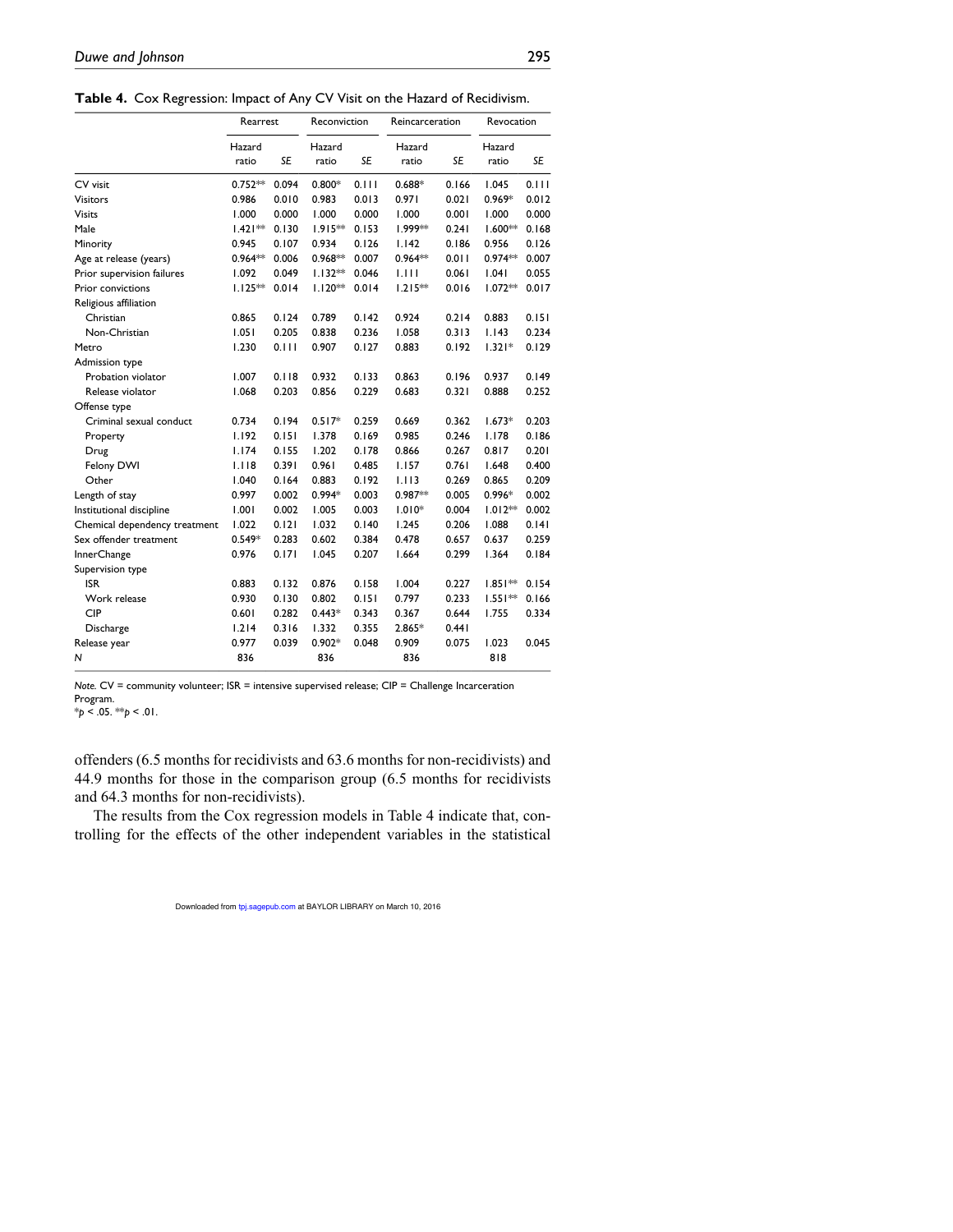model, receiving at least one CV visit significantly reduced the hazard ratio for the three recidivism measures that strictly measured new criminal offenses (rearrest, reconviction, and reincarceration for a new offense). CV visits did not have a significant effect, however, on technical violation revocations. In particular, CV visits decreased the hazard by 25% for rearrest, 20% for reconvictions, and 31% for reincarcerations for a new crime.

The results also showed the hazard ratio was significantly greater for males (all four measures), younger offenders (all four measures), prior supervision failures (reconvictions), prior convictions (all four measures), offenders committed from the Twin Cities' metro area (technical violation revocations), sex offenders (technical violation revocations), shorter lengths of stay in prison (three measures), institutional discipline convictions (two measures), offenders released to work release and intensive supervision (technical violation revocations), and inmates who were released to no supervision (reincarceration for a new offense). The risk (hazard) of recidivism was significantly lower, however, for offenders with more individual visitors (technical violation revocations), sex offenders (reconvictions), sex offender treatment (rearrests), CIP participants (reconvictions), and offenders with earlier release years (reconvictions).

We estimated Cox regression models for each of the four recidivism measures to determine whether the total number of CV visits significantly decreased recidivism. The results were not statistically significant in any of the four models. In Table 5, we present the results that examined the impact of the timing of CV visits on the four recidivism measures. The findings indicate that more recent CV visits had a significant effect on only one of the four recidivism measures, decreasing the hazard for reconviction. The hazard ratios for rearrest and reincarceration for a new offense were not statistically significant, but they approached statistical significance  $(p < .10)$  and were in the expected negative direction.

In Table 6, we present the results from the Cox regression models that estimated the impact of the proportion of CV visits relative to all visits that offenders received. Here, we see that proportion of CV visits significantly decreased the hazard by 50% for rearrest, 40% for reconviction, and 83% for new offense reincarceration. Put another way, the greater the proportion of CV visits, the lower the risk of reoffending. Proportion of CV visits did not have a significant effect, however, on technical violation revocations.

### **Conclusion**

The study finds visits from CVs reduced the risk of recidivism by 25% for rearrest, 20% for reconviction, and 31% for new offense reincarceration.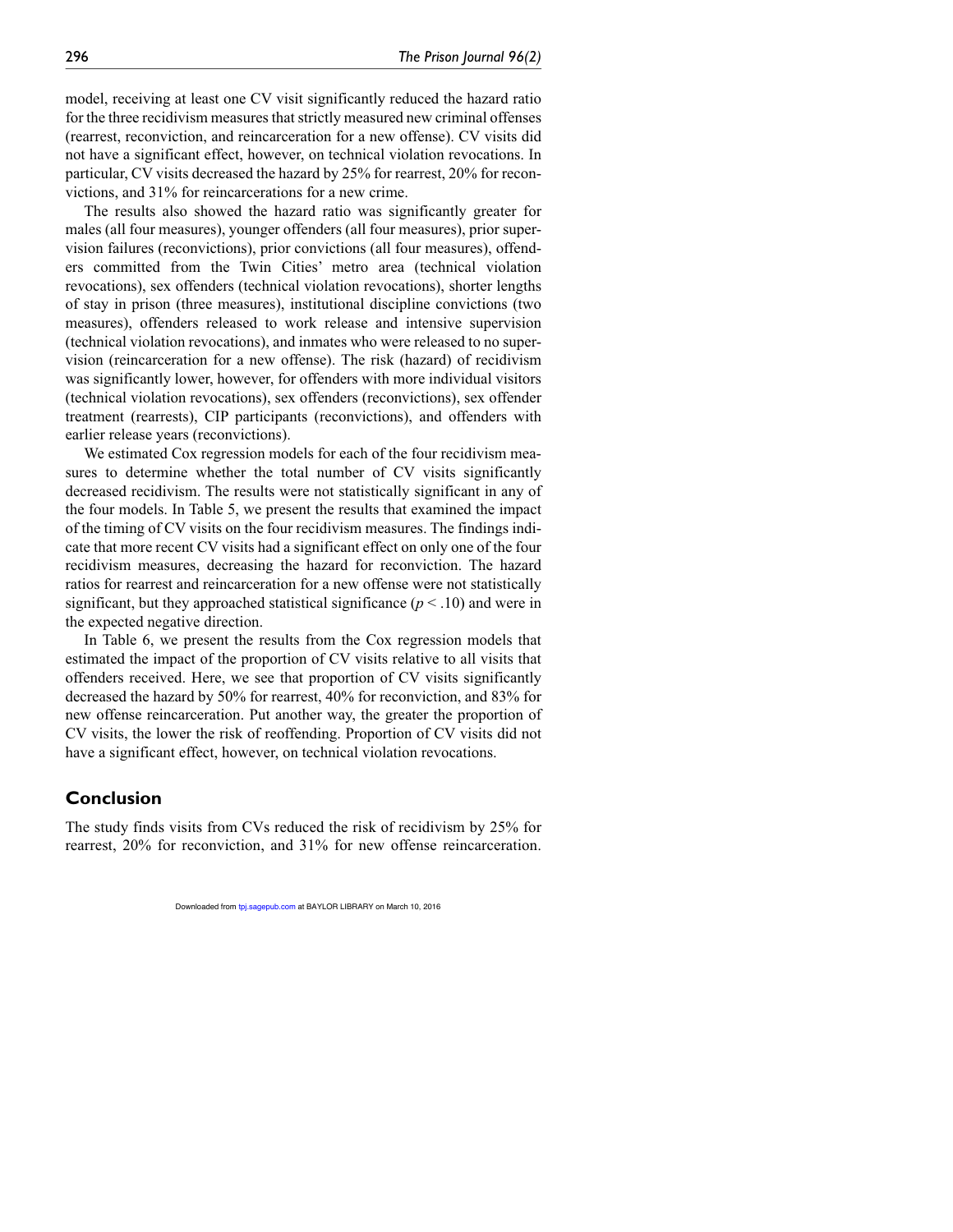**Table 5.** Cox Regression: Impact of Recent CV Visit on the Hazard of Recidivism.

|                               | Rearrest  |       | Reconviction |           | Reincarceration |           | Revocation  |           |
|-------------------------------|-----------|-------|--------------|-----------|-----------------|-----------|-------------|-----------|
|                               | Hazard    |       | Hazard       |           | Hazard          |           | Hazard      |           |
|                               | ratio     | SE    | ratio        | <b>SE</b> | ratio           | <b>SE</b> | ratio       | <b>SE</b> |
| CV visit                      | 0.705     | 0.201 | $0.604*$     | 0.235     | 0.510           | 0.399     | 0.936       | 0.235     |
| <b>Visitors</b>               | 0.982     | 0.010 | 0.979        | 0.013     | 0.966           | 0.022     | 0.969*      | 0.012     |
| <b>Visits</b>                 | 1.000     | 0.000 | 1.000        | 0.000     | 1.000           | 0.001     | 1.000       | 0.000     |
| Male                          | $1.372*$  | 0.130 | $1.873**$    | 0.153     | $1.911**$       | 0.241     | $1.595**$   | 0.169     |
| Minority                      | 0.960     | 0.108 | 0.931        | 0.127     | 1.139           | 0.189     | 0.954       | 0.126     |
| Age at release (years)        | $0.963**$ | 0.006 | $0.967**$    | 0.007     | $0.962**$       | 0.011     | $0.974**$   | 0.007     |
| Prior supervision failures    | 1.095     | 0.049 | $1.128*$     | 0.047     | 1.117           | 0.061     | 1.040       | 0.055     |
| Prior convictions             | $1.129**$ | 0.014 | $1.124**$    | 0.014     | $1.220**$       | 0.017     | $1.073**$   | 0.017     |
| Religious affiliation         |           |       |              |           |                 |           |             |           |
| Christian                     | 0.859     | 0.124 | 0.780        | 0.142     | 0.937           | 0.214     | 0.882       | 0.151     |
| Non-Christian                 | 0.998     | 0.206 | 0.799        | 0.236     | 0.972           | 0.313     | 1.138       | 0.234     |
| Metro                         | 1.234     | 0.113 | 0.927        | 0.128     | 0.916           | 0.195     | $1.321*$    | 0.129     |
| Admission type                |           |       |              |           |                 |           |             |           |
| Probation violator            | 1.000     | 0.117 | 0.927        | 0.133     | 0.858           | 0.196     | 0.941       | 0.149     |
| Release violator              | 1.064     | 0.203 | 0.884        | 0.228     | 0.714           | 0.319     | 0.891       | 0.252     |
| Offense type                  |           |       |              |           |                 |           |             |           |
| Criminal sexual conduct       | 0.738     | 0.193 | $0.522*$     | 0.258     | 0.668           | 0.360     | $1.665*$    | 0.204     |
| Property                      | 1.211     | 0.151 | $1.422*$     | 0.169     | 1.011           | 0.247     | 1.173       | 0.186     |
| Drug                          | 1.165     | 0.155 | 1.212        | 0.178     | 0.872           | 0.266     | 0.817       | 0.201     |
| Felony DWI                    | 1.173     | 0.392 | 1.031        | 0.485     | 1.257           | 0.760     | 1.658       | 0.400     |
| Other                         | 1.042     | 0.164 | 0.883        | 0.192     | 1.101           |           | 0.270 0.862 | 0.210     |
| Length of stay                | 0.997     | 0.002 | $0.993*$     | 0.003     | 0.987**         | 0.005     | $0.996*$    | 0.002     |
| Institutional discipline      | 1.001     | 0.002 | 1.005        | 0.003     | $1.010*$        | 0.004     | $1.012**$   | 0.002     |
| Chemical dependency treatment | 1.016     | 0.121 | 1.023        | 0.140     | 1.263           | 0.205     | 1.085       | 0.140     |
| Sex offender treatment        | $0.562*$  | 0.282 | 0.612        | 0.383     | 0.485           | 0.654     | 0.639       | 0.259     |
| <b>InnerChange</b>            | 0.987     | 0.171 | 1.068        | 0.207     | 1.697           | 0.299     | 1.363       | 0.184     |
| Supervision type              |           |       |              |           |                 |           |             |           |
| <b>ISR</b>                    | 0.898     | 0.132 | 0.893        | 0.157     | 1.026           | 0.227     | $1.843**$   | 0.153     |
| Work release                  | 0.937     | 0.130 | 0.807        | 0.151     | 0.794           | 0.235     | 1.556**     | 0.166     |
| <b>CIP</b>                    | 0.619     | 0.281 | $0.454*$     | 0.342     | 0.385           | 0.643     | 1.747       | 0.334     |
| Discharge                     | 1.255     | 0.316 | 1.344        | 0.357     | 2.896*          | 0.444     |             |           |
| Release year                  | 0.976     | 0.039 | $0.894*$     | 0.048     | 0.903           | 0.075     | 1.023       | 0.045     |
| N                             | 836       |       | 836          |           | 836             |           | 818         |           |

*Note.* CV = community volunteer; ISR = intensive supervised release; CIP = Challenge Incarceration Program.

 $*_{p}$  < .05.  $*_{p}$  < .01.

CV visits did not have a significant impact on technical violation revocations in any of the models that were estimated. The total number of CV visits did not have a significant effect on any of the recidivism measures, although the results show some support for the notion that visits closer to an offender's release date are more important in decreasing reoffending. For example, more recent CV visits significantly lowered the hazard for reconviction by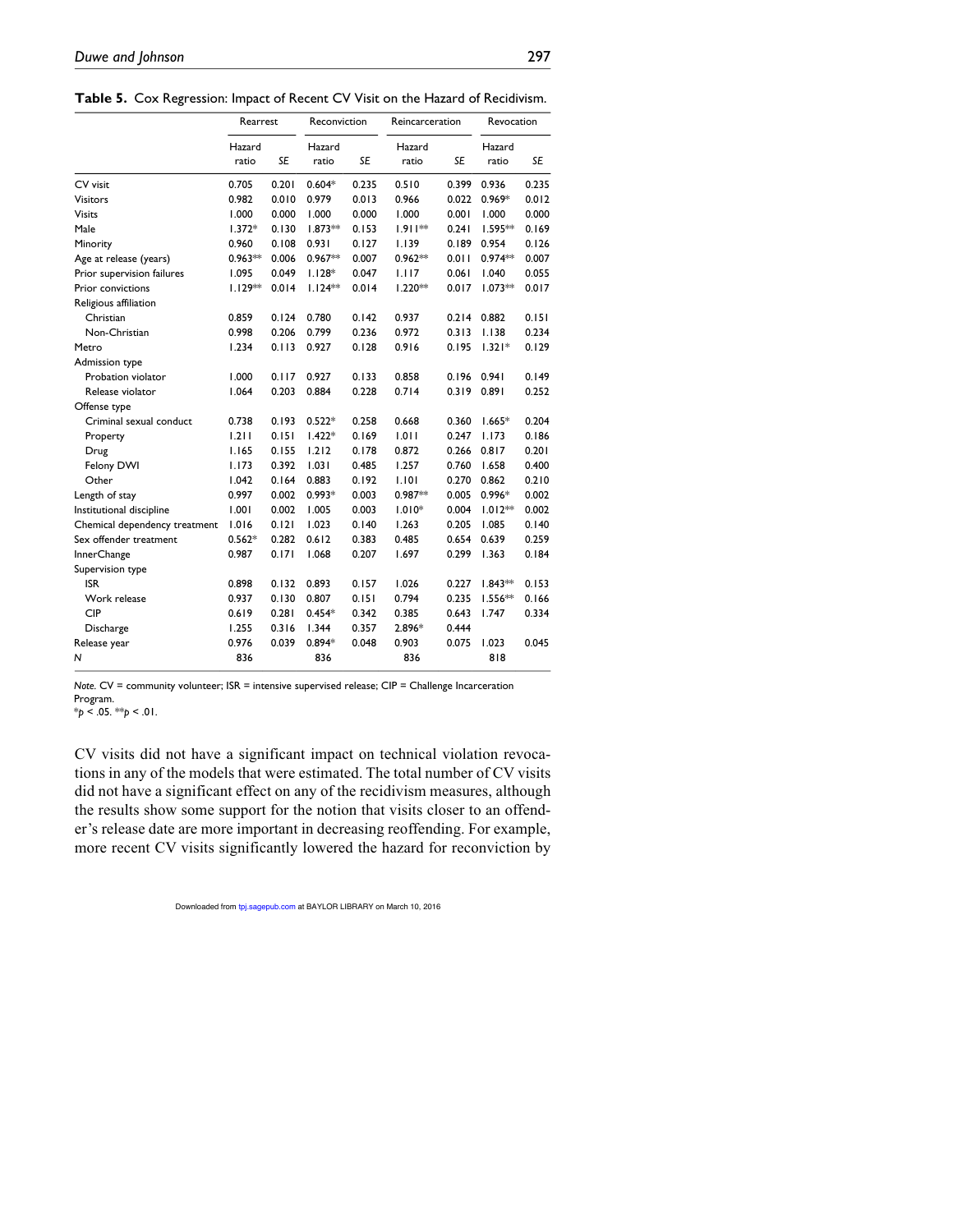#### **Table 6.** Cox Regression: Impact of Proportion of CV Visits on the Hazard of Recidivism.

|                               | Rearrest        |           | Reconviction    |           | Reincarceration |           | Revocation      |           |
|-------------------------------|-----------------|-----------|-----------------|-----------|-----------------|-----------|-----------------|-----------|
|                               | Hazard<br>ratio | <b>SE</b> | Hazard<br>ratio | <b>SE</b> | Hazard<br>ratio | <b>SE</b> | Hazard<br>ratio | <b>SE</b> |
| CV visit                      | $0.500**$       | 0.258     | $0.396**$       | 0.308     | $0.168**$       | 0.502     | 1.048           | 0.270     |
| <b>Visitors</b>               | $0.978*$        | 0.010     | $0.974*$        | 0.013     | $0.951*$        | 0.023     | 0.970*          | 0.013     |
| Visits                        | 1.000           | 0.000     | 1.000           | 0.000     | 1.000           | 0.001     | 1.000           | 0.000     |
| Male                          | $1.389*$        | 0.130     | $1.894**$       | 0.153     | $1.872**$       | 0.238     | $1.603**$       | 0.168     |
| Minority                      | 0.962           | 0.108     | 0.921           | 0.126     | 1.063           | 0.188     | 0.955           | 0.126     |
| Age at release (years)        | $0.964**$       | 0.006     | 0.969**         | 0.007     | 0.965**         | 0.011     | $0.974**$       | 0.007     |
| Prior supervision failures    | 1.088           | 0.049     | $1.113*$        | 0.048     | 1.066           | 0.064     | 1.042           | 0.055     |
| <b>Prior convictions</b>      | $1.130**$       | 0.015     | $1.130**$       | 0.014     | $1.239**$       | 0.018     | $1.072**$       | 0.017     |
| Religious affiliation         |                 |           |                 |           |                 |           |                 |           |
| Christian                     | 0.865           | 0.124     | 0.780           | 0.142     | 0.891           | 0.214     | 0.883           | 0.151     |
| Non-Christian                 | 1.029           | 0.205     | 0.812           | 0.235     | 0.987           | 0.314     | 1.144           | 0.234     |
| Metro                         | 1.233           | 0.112     | 0.924           | 0.127     | 0.934           | 0.192     | 1.321           | 0.130     |
| Admission type                |                 |           |                 |           |                 |           |                 |           |
| Probation violator            | 1.021           | 0.117     | 0.960           | 0.133     | 0.907           | 0.196     | 0.938           | 0.149     |
| Release violator              | 1.070           | 0.202     | 0.882           | 0.229     | 0.703           | 0.318     | 0.885           | 0.252     |
| Offense type                  |                 |           |                 |           |                 |           |                 |           |
| Criminal sexual conduct       | 0.736           | 0.193     | $0.517*$        | 0.258     | 0.677           | 0.361     | $1.671*$        | 0.203     |
| Property                      | 1.182           | 0.151     | 1.365           | 0.169     | 0.949           | 0.250     | 1.178           | 0.186     |
| Drug                          | 1.129           | 0.154     | 1.176           | 0.177     | 0.915           | 0.265     | 0.819           | 0.202     |
| Felony DWI                    | 1.103           | 0.391     | 0.936           | 0.484     | 1.091           | 0.760     | 1.655           | 0.400     |
| Other                         | 1.020           | 0.165     | 0.858           | 0.193     | 1.083           | 0.272     | 0.865           | 0.210     |
| Length of stay                | 0.997           | 0.002     | $0.994*$        | 0.003     | 0.988**         | 0.005     | 0.996*          | 0.002     |
| Institutional discipline      | 1.001           | 0.002     | 1.005           | 0.003     | $1.010**$       | 0.004     | $1.012**$       | 0.002     |
| Chemical dependency treatment | 1.025           | 0.121     | 1.030           | 0.140     | 1.281           | 0.205     | 1.086           | 0.140     |
| Sex offender treatment        | $0.546*$        | 0.282     | 0.595           | 0.384     | 0.461           | 0.655     | 0.638           | 0.259     |
| <b>InnerChange</b>            | 0.989           | 0.171     | 1.067           | 0.206     | 1.773           | 0.298     | 1.360           | 0.184     |
| Supervision type              |                 |           |                 |           |                 |           |                 |           |
| <b>ISR</b>                    | 0.890           | 0.132     | 0.878           | 0.157     | 1.023           | 0.229     | $1.846**$       | 0.154     |
| Work release                  | 0.929           | 0.130     | 0.791           | 0.151     | 0.786           | 0.234     | $1.553**$       | 0.166     |
| CIP                           | 0.612           | 0.281     | $0.439*$        | 0.341     | 0.340           | 0.641     | 1.756           | 0.334     |
| Discharge                     | 1.233           | 0.316     | 1.303           | 0.356     | $2.763*$        | 0.443     |                 |           |
| Release year                  | 0.976           | 0.039     | 0.896*          | 0.048     | 0.896           | 0.075     | 1.023           | 0.045     |
| N                             | 836             |           | 836             |           | 836             |           | 818             |           |

*Note.* CV = community volunteer; ISR = intensive supervised release; CIP = Challenge Incarceration Program.

 $*_{p}$  < .05.  $*_{p}$  < .01.

40%. The proportion of CV visits relative to all visits had a significant, negative association with the three measures of reoffending, reducing the hazard by 50% for rearrest, 40% for reconviction, and 83% for new offense reincarceration. As the proportion of CV visits increased, the risk of reoffending decreased.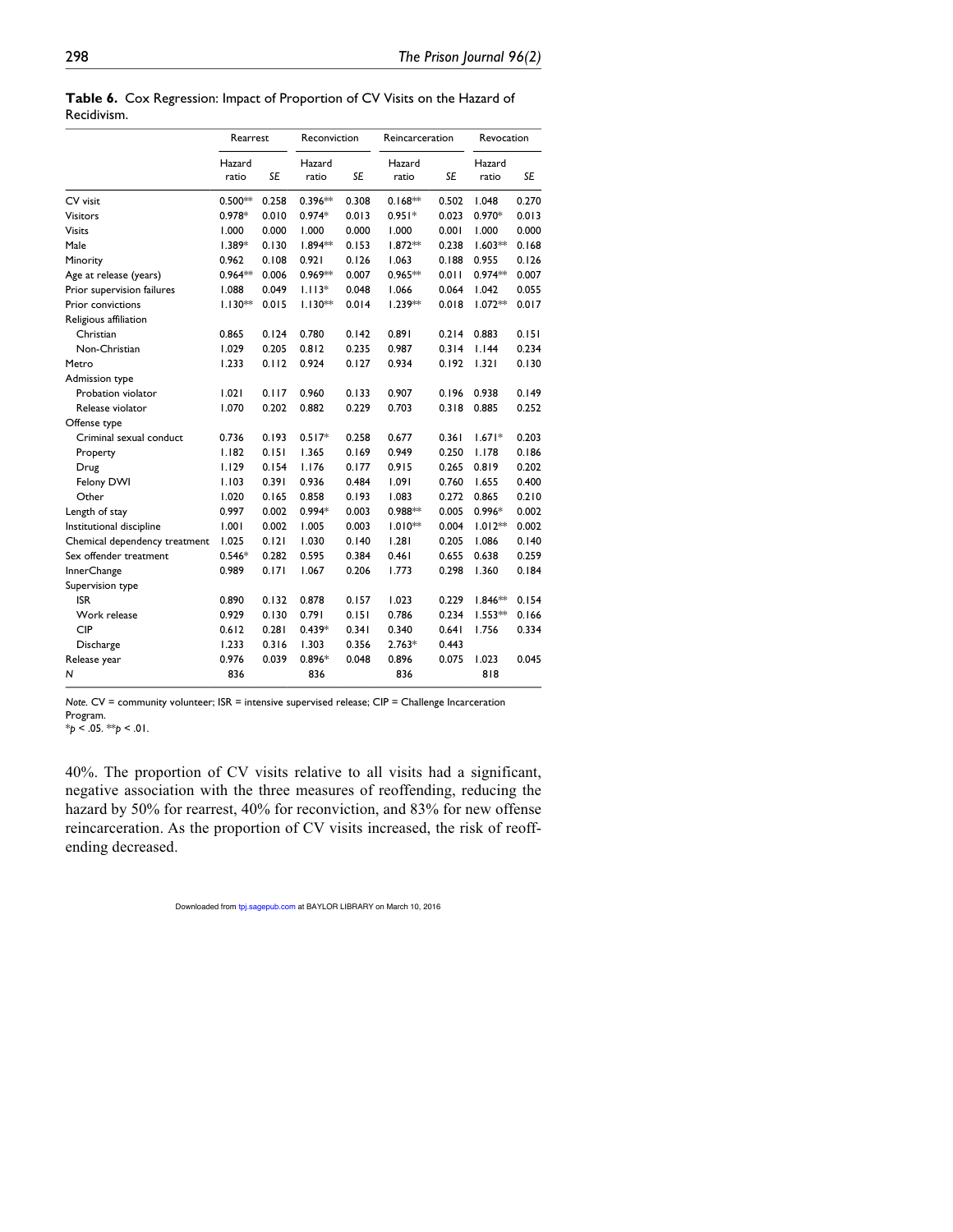The results are generally consistent with prior research on the importance of pro-social support in reducing recidivism risk. Although friends and family members provide offenders with much-needed support, there are also instances in which this support may not always be beneficial, as evidenced by the effects of ex-spouse visits (Duwe & Clark, 2013). With clergy and mentors, however, offenders are receiving social support that is arguably more beneficial to mitigating recidivism risk. Indeed, the increased effectiveness of CV visits in lowering recidivism is borne out by the findings regarding the proportion of CV visits. But these results may also speak to a higher quality of social support provided by community volunteers.

Whether the topic is local jails, juvenile detention facilities, or minimum to maximum security prisons (state or federal), these are all frequented by thousands of visitors and volunteers each year. It may be easy to understand why family members and friends might take the time to visit incarcerated loved ones. It is less obvious, however, why people choose to voluntarily spend time in prison working with convicted offenders they do not know, that is, until one considers the faith factor. The pervasiveness of religious programs within correctional institutions is undeniable. For example, beyond work, education, or vocational training, religious activities attract more participants than any other personal enhancement program offered inside a prison (Bureau of Justice Statistics, 1993). The bottom line is that faith-based communities tend to provide the bulk of community volunteers.

These realities also hold implications for correctional policy and practice. While the findings demonstrate the salutary effects of CV visits on recidivism, the results regarding the proportion of CV visits may be especially important for policy and practice. After all, the findings reported here imply that CV visits have greater public safety benefits for offenders who do not receive visits (or as many visits) from friends and family members. Existing research has shown that anti-social associates is a major criminogenic need. CV visits may help address this need, especially for offenders who appear to lack social support.

Currently, at least within Minnesota's prison system, visits from clergy and/or mentors are not considered a programming resource that should be delivered systematically in a way that adheres to the risk–needs–responsivity model. Rather, these visits tend to occur in the absence of any structure or larger, overall strategy. Given the findings from this study, however, CV visits should be construed as a programming resource on which correctional systems should try to capitalize. Consistent with the principles of effective correctional interventions, CV visits should be targeted toward offenders who have a higher risk of recidivism and who lack pro-social support. Such an approach would be feasible because, as shown earlier, less than 3% of the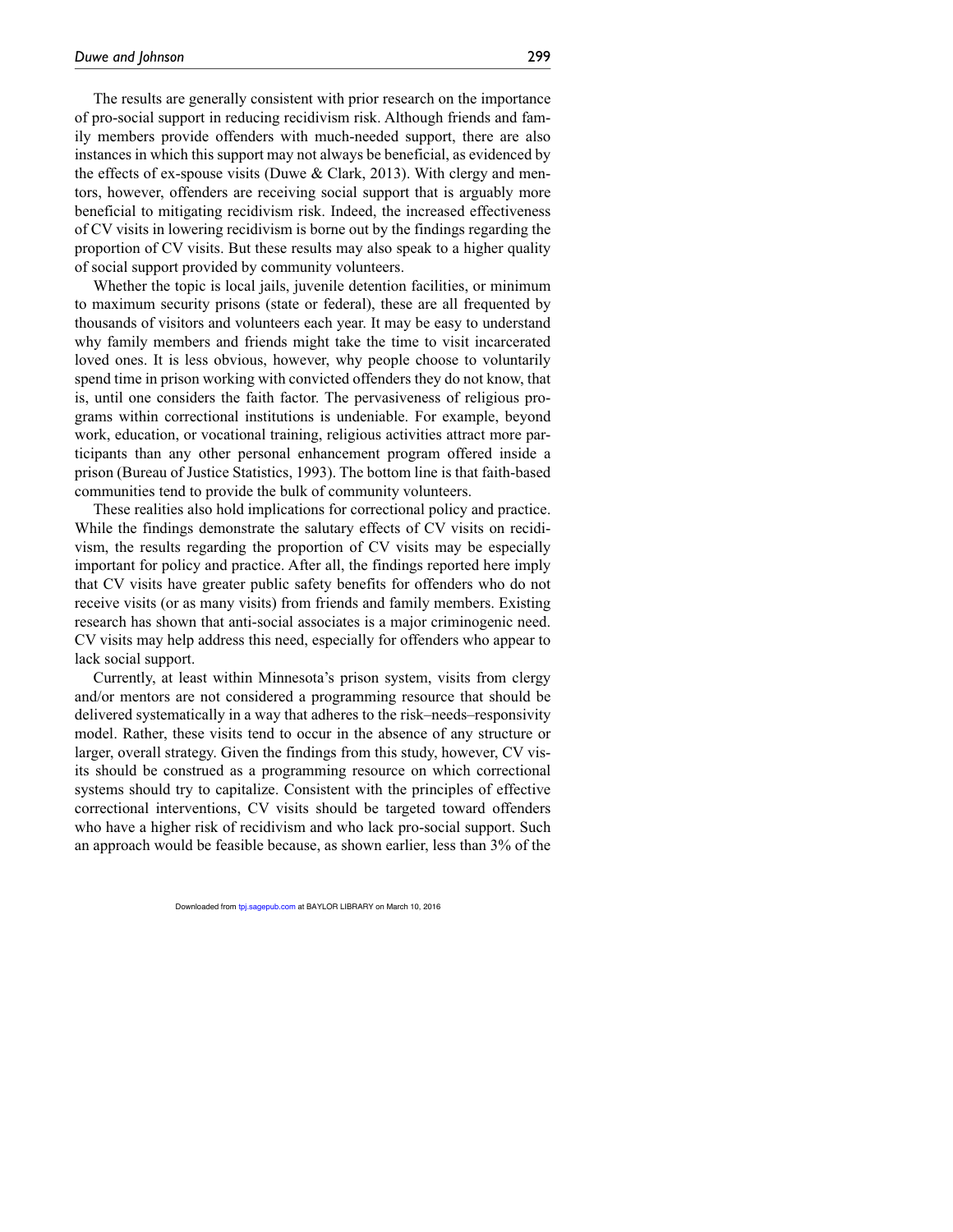prison population received a CV visit in prison prior to release. Moreover, reserving CV visits for the highest risk, highest need offenders would also help maximize the impact of these visits on recidivism.

While social support is important, research suggests that providing a continuum of support from prison to the community would produce even better recidivism outcomes. To this end, we believe that a continuum of social support from CVs should be the goal. That is, after receiving visits from a community volunteer in prison, the offender should continue meeting with the volunteer following his or her release from prison.

To promote more CV visitation and enhance the likelihood of a continuum of support, correctional systems should also consider recent innovations such as video visitation. The correctional facility at which an offender is incarcerated may not be close in proximity to the community where she or he will be released, which can make it difficult for friends and family to visit. But with video visitation, geographical distance is not an obstacle.

Instead, after paying a fee, friends and family members can visit an offender without having to travel to the facility where she or he is incarcerated. Yet, to help foster more visits and greater participation from clergy, mentors, and other volunteers, correctional systems should consider waiving video visitation fees for community volunteers. Such an arrangement could be especially beneficial for initially establishing social support for high-risk and -need offenders while they are incarcerated at correctional facilities that are long distances from the communities where they will be returning. And, then, to attain the continuum of social support that has been associated with improved recidivism outcomes, offenders can continue meeting with their community volunteers after their release from prison.

#### **Declaration of Conflicting Interests**

The author(s) declared no potential conflicts of interest with respect to the research, authorship, and/or publication of this article.

#### **Funding**

The author(s) received no financial support for the research, authorship, and/or publication of this article.

#### **References**

Agnew, R. (1992). Foundation for a General Strain Theory of *Crime and Delinquency. Criminology*, *30*, 47-88.

Andrews, D. A., Bonta, J., & Wormith, S. J. (2006). The recent past and near future of risk and/or need assessment. *Crime & Delinquency*, *52*, 7-27.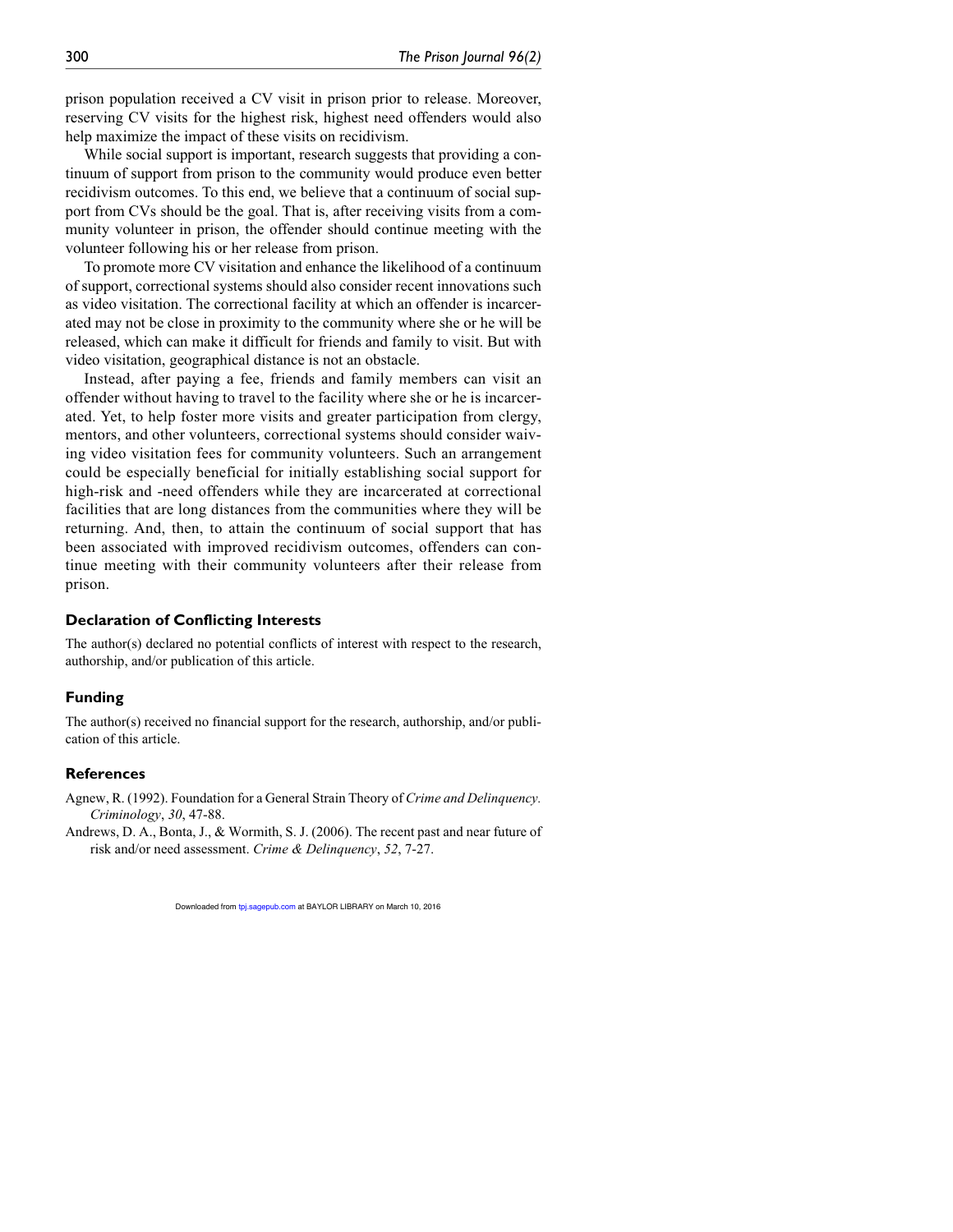- Aos, S., Phipps, P., Barnoski, R., & Lieb, R. (2001). *The comparative costs and benefits of programs to reduce crime*. Seattle: Washington State Institute for Public Policy.
- Bales, W. D., & Mears, D. P. (2008). Inmate social ties and the transition to society: Does visitation reduce recidivism? *Journal of Research in Crime and Delinquency*, *45*, 287-321.
- Bureau of Justice Statistics. (1993). *Survey of state prison inmates, 1991*. Washington, DC: U.S. Department of Justice.
- Cochran, J. C. (2012). The ties that bind or the ties that break: Examining the relationship between visitation and prisoner misconduct. *Journal of Criminal Justice*, *40*, 433-440.
- Cochran, J. C. (2014). Breaches in the wall: Imprisonment, social support, and recidivism. *Journal of Research in Crime and Delinquency*, *51*, 200-229. doi:10.1177/0022427813497963
- Colvin, M. (2007). Applying differential coercion and Social Support Theory to prison organizations: The case of the penitentiary at New Mexico. *The Prison Journal*, *87*, 367-387.
- Cullen, F. T. (2002). Rehabilitation and treatment programs. In J. Q. Wilson & J. Petersilia (Eds.), *Crime: Public policiesfor crime control* (pp. 253-291). Oakland, CA: Institute for Contemporary Studies.
- Cullen, F. T., & Gilbert, K. E. (2012). *Reaffirming rehabilitation* (2nd ed.). Anderson Publishing: Cincinnati, OH.
- Derkzen, D., Gobeil, R., & Gileno, J. (2009). *Visitation and post-release outcomes among federally-sentenced offenders* (Research report). Ottawa, Ontario: Correctional Service of Canada.
- Duwe, G. (2010). Prison-based chemical dependency treatment in Minnesota: An outcome evaluation. *The Journal of Experimental Criminology*, *6*, 57-81.
- Duwe, G. (2013). Can Circles of Support and Accountability (COSA) work in the United States? Preliminary results from a randomized experiment in Minnesota. *Sexual Abuse: A Journal of Research and Treatment*, *25*, 143-165. doi:10.1177/1079063212453942
- Duwe, G. (2014). The development, validity, and reliability of the Minnesota Screening Tool Assessing Recidivism Risk (MnSTARR). *Criminal Justice Policy Review*, *25*, 579-613. doi:10.1177/0887403413478821
- Duwe, G. (2015). An outcome evaluation of a prison work release program: Estimating its effects on recidivism, employment, and cost avoidance. *Criminal Justice Policy Review*, *26*, 531-554.
- Duwe, G., & Clark, V. (2013). Blessed be the social tie that binds: The effects of prison visitation on offender recidivism. *Criminal Justice Policy Review*, *24*, 271-296. doi:10.1177/0887403411429724
- Duwe, G., & Goldman, R. (2009). The impact of prison-based treatment on sex offender recidivism: Evidence from Minnesota. *Sexual Abuse: A Journal of Research and Treatment*, *21*, 279-307.
- Duwe, G., & Johnson, B. R. (2013). Estimating the benefits of a faith-based correctional program. *International Journal of Criminology and Sociology*, *2*, 227-239.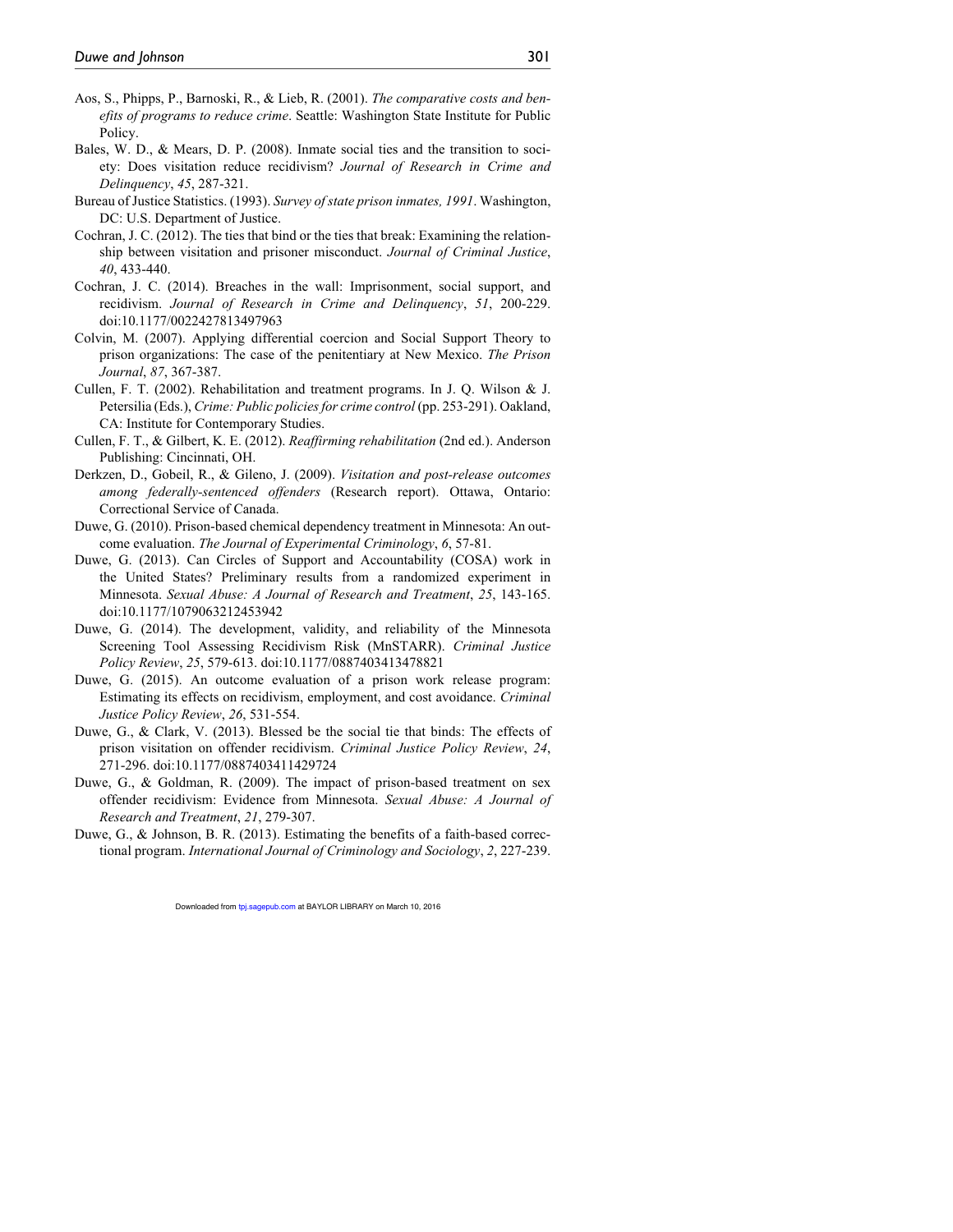- Duwe, G., & Kerschner, D. (2008). Removing a nail from the boot camp coffin: An outcome evaluation of Minnesota's Challenge Incarceration Program. *Crime & Delinquency*, *54*, 614-643.
- Duwe, G., & King, M. (2013). Can faith-based correctional programs work? An outcome evaluation of the InnerChange Freedom Initiative in Minnesota. *International Journal of Offender Therapy and Comparative Criminology*, *57*, 813-841. doi:10.1177/0306624X12439397
- Gaes, G., Flanagan, T. J., Motiuk, L. L., & Stewart, L. (1999). Adult correctional treatment. In M. Tonry & J. Petersilia (Eds.), *Prisons* (pp. 361-426). Chicago, IL: University of Chicago Press.
- Gendreau, P., Little, T., & Goggin, C. (1996). A meta-analysis of the predictors of adult offender recidivism: What works! *Criminology*, *34*, 575-608.
- Hirschi, T. (1969). *Causes of delinquency*. Berkeley: University of California Press.
- Horney, J., Osgood, D. W., & Marshall, I. H. (1995). Criminal careers in the shortterm: Intra-individual variability in crime and its relation to local life circumstances. *American Sociological Review*, *60*, 655-673.
- Johnson, B. R. (2011). *More god, less crime: Why faith matters and how it could matter more*. Conshohocken, PA: Templeton Press.
- Johnson, B. R. (2013). The faith-based prison. In F. T. Cullen, C. L. Jonson & M. K. Stohr (Eds.), *The American prison: Imagining a different future* (pp. 35-60). New York, NY: Oxford University Press.
- Langan, P. A., & Levin, D. J. (2002). *Recidivism of prisoners released in 1994*. Washington, DC: U.S. Department of Justice, Bureau of Justice Statistics.
- Laub, J. H., & Sampson, R. J. (2003). *Shared beginnings, divergent lives: Delinquent boys to age 70*. Cambridge, MA: Harvard University Press.
- Lawrence, S., Mears, D., Dublin, G., & Travis, J. (2002). *The practice and promise of prison programming*. Washington, DC: Urban Institute.
- MacKenzie, D. L., & Hickman, L. J. (1998). *What works in corrections? An examination of the effectiveness of the type of rehabilitation programs* (Washington State Department of Corrections). College Park: University of Maryland.
- Martinson, R. (1974). What works? Questions and answers about prison reform. *Public Interest*, *35*, 22-35.
- Mears, D. P., Cochran, J. C., Siennick, S. E., & Bales, W. D. (2012). Prison visitation and recidivism. *Justice Quarterly*, *29*, 888-918.
- Petersilia, J. (2003). *When prisoners come home: Parole and prisoner reentry*. Oxford, UK: Oxford University Press.
- Rosenbaum, P. R., & Rubin, D. B. (1985). Constructing a control group using multivariate matched sampling methods that incorporate the propensity score. *The American Statistician*, *39*, 33-38.
- Rubin, D. B. (1997). Estimating causal effects from large data sets using propensity scores. *Annals of Internal Medicine*, *127*, 757-763.
- Sampson, R. J., & Laub, J. H. (1993). *Crime in the making: Pathways and turning points through life*. Cambridge, MA: Harvard University Press.